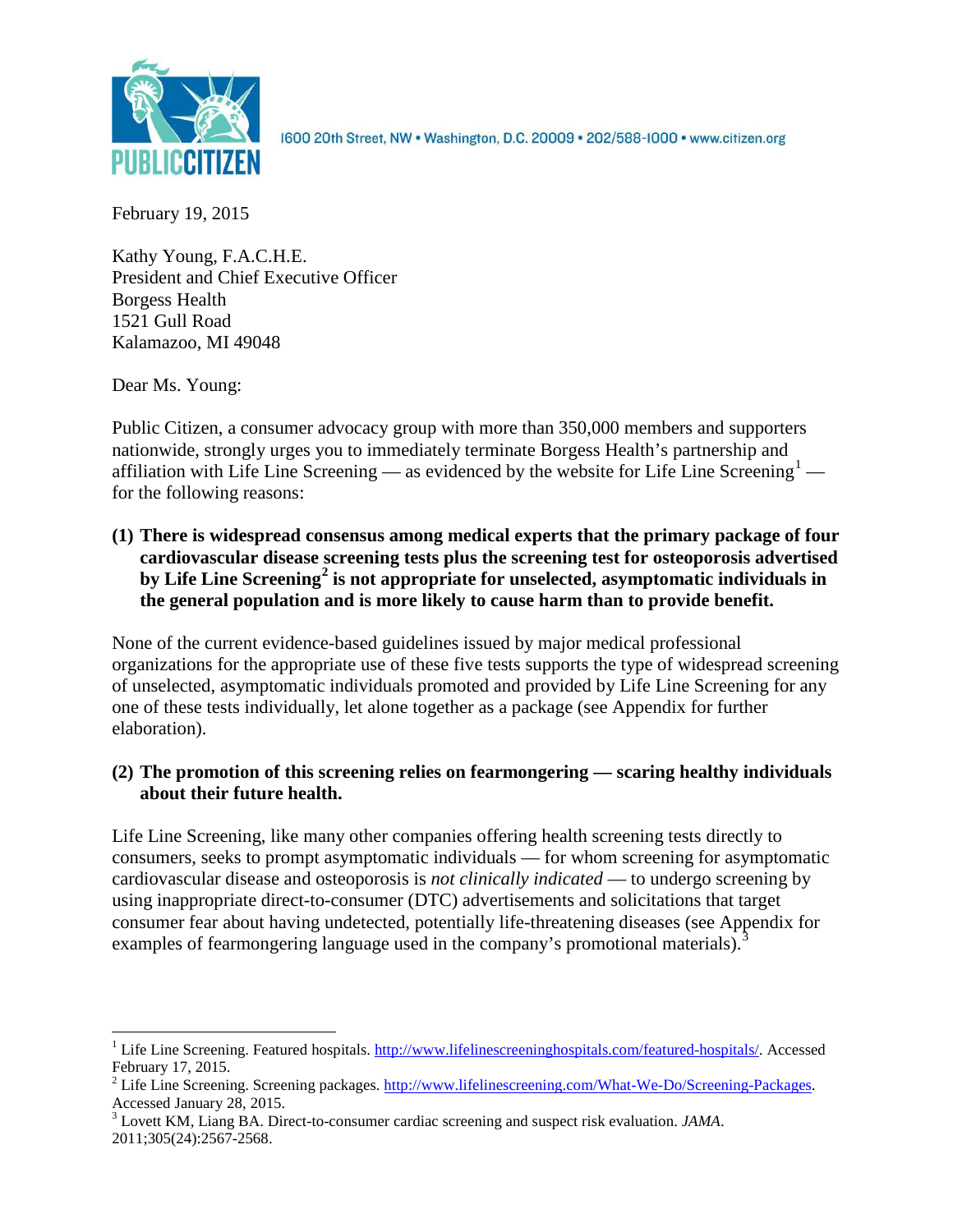## **(3) For many people, false-positive test results from this screening can lead to unfounded anxiety and additional unnecessary, risky, and costly diagnostic procedures and treatment interventions.**[4](#page-1-0),[5](#page-1-1)

Because this screening is performed broadly on *unselected, predominantly asymptomatic populations* (i.e., those not at significant risk), many people will have false**-**positive test results. False-positive results can cause unfounded anxiety and lead to additional diagnostic procedures and treatments, exposing screened individuals to additional risk of physical harm without providing offsetting benefits.

In addition to physical and psychological harms, false-positive results from medically inappropriate screening tests also cause financial harms to the people screened and to others. Unnecessary costs are borne *directly* by the screened patients/consumers for the initial screening and for some of the unnecessary follow-up testing and treatment interventions. Additionally, *indirect* cost to the broader insured population results from insurance companies passing on the costs of superfluous follow-up testing and treatment via increased premiums.

### **(4) Screening unselected, asymptomatic people will lead to** *overdiagnosis***, which occurs when individuals are diagnosed with conditions that will never cause symptoms or death.**

Some individuals undergoing inappropriate screening will have certain true-positive abnormal results, leading to the diagnosis of conditions that will never cause symptoms or death, a problem known as overdiagnosis.<sup>[6](#page-1-2)</sup> As with false-positive test results, overdiagnosis leads to unnecessary anxiety and unnecessary medical interventions. For example, imaging tests, such as the ultrasound cardiovascular disease screening tests offered by Life Line Screening, can detect abnormalities that for many people are minor and not destined to ever progress enough to cause symptoms or death; these people cannot benefit from treatment. In fact, they can only be harmed. When healthy people are systematically encouraged to get screened, overdiagnosis and the problems caused by it are made worse.<sup>[7](#page-1-3)</sup>

# **(5) The promotion and provision of this screening is** *unethical***.**

First, it is exploitative for Life Line Screening to profit from the promotion of medically nonbeneficial testing through the use of misleading advertisements and solicitations that play on people's fear. Second, this screening violates the ethical principles of beneficence (the duty to promote good and act in the best interest of the patient and the health of society) and nonmaleficence (the duty to do no harm to patients).<sup>[8](#page-1-4),[9](#page-1-5)</sup> Finally, direct-to-consumer promotional

<span id="page-1-4"></span>2012;157(10):747-748.

<span id="page-1-5"></span><span id="page-1-0"></span><sup>4</sup> Lovett KM, Liang BA. Direct-to-consumer cardiac screening and suspect risk evaluation. *JAMA*.

<span id="page-1-1"></span><sup>2011;305(24):2567-2568.</sup> <sup>5</sup> Perry S. Buyer beware on 'direct-to-consumer' health screenings. March 21, 2012. *MinnPost.*  [http://www.minnpost.com/second-opinion/2012/03/buyer-beware-direct-consumer-health-screenings.](http://www.minnpost.com/second-opinion/2012/03/buyer-beware-direct-consumer-health-screenings) Accessed January 14, 2015.

<span id="page-1-2"></span><sup>6</sup> Welch HG, Schwartz LM, Woloshin S. *Overdiagnosed: Making People Sick in the Pursuit of Health*. 1st ed. Boston, MA: Beacon Press; 2011: at *xiv*.<br><sup>7</sup> *Ibid*. Page 44.<br><sup>8</sup> Wallace EA, Schumann JH, Weinberger SE. Ethics of commercial screening tests. *Ann Intern Med*.

<span id="page-1-3"></span>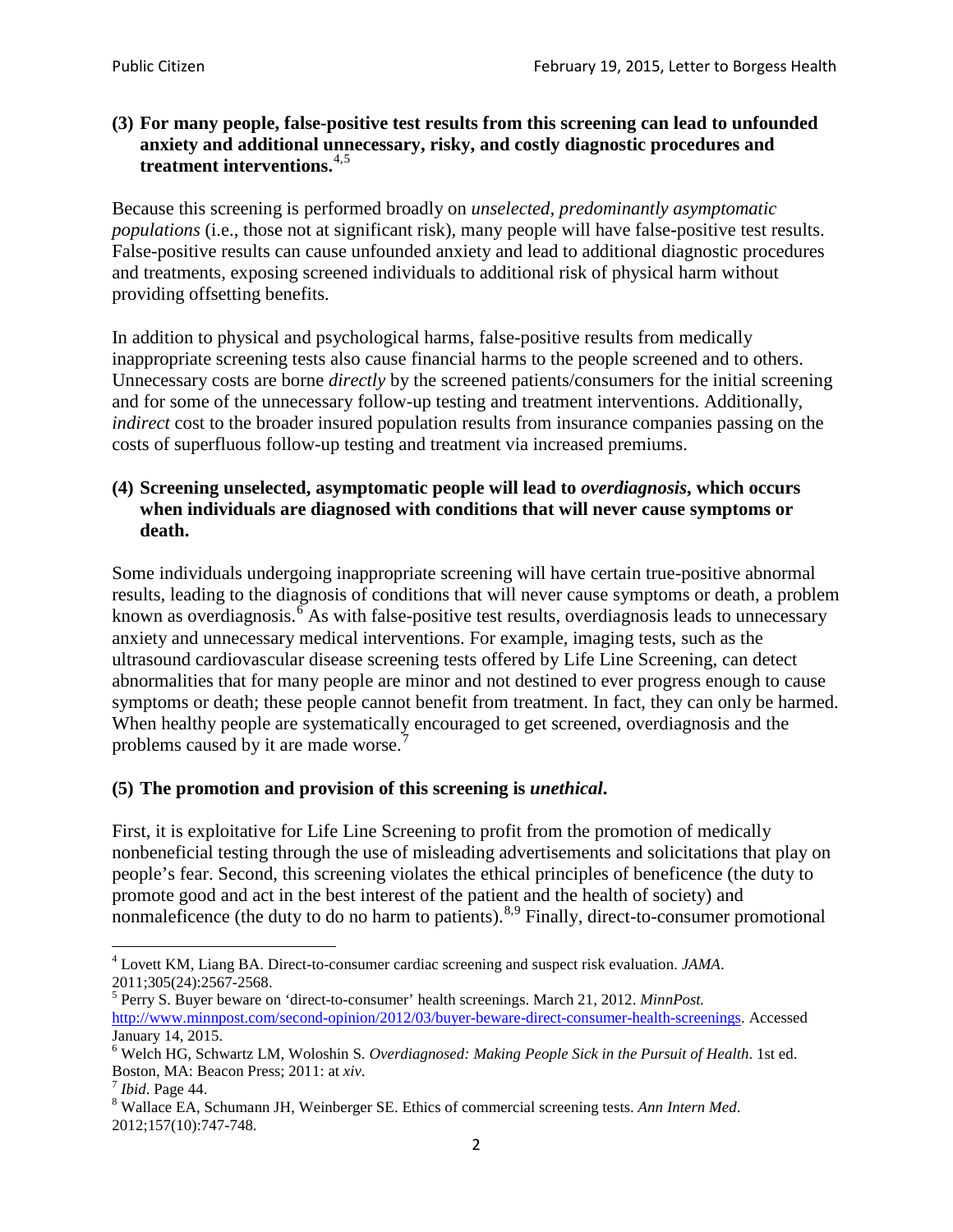materials for screening tests that fail to disclose published guidelines on recommended indications for these tests, as well as the risks of harm, violate the ethical principle of respect for persons and patient autonomy (the duty to protect and foster a patient's free, uncoerced choices). $\frac{10,11}{10,11}$  $\frac{10,11}{10,11}$  $\frac{10,11}{10,11}$  $\frac{10,11}{10,11}$ 

For these reasons, your institution's partnership with Life Line Screening does a great disservice to the community that you serve and adversely impacts public health more broadly. It is therefore imperative that your institution sever its relationship with Life Line Screening and refrain from endorsing the company's heavily promoted, nonselective, community**-**wide cardiovascular disease and osteoporosis screening programs.

Of note, many institutions like yours responded positively to similar requests from Public Citizen. In particular, on June 19, 2014, we wrote letters to 20 hospitals and medical institutions that had partnered with HealthFair, another company that inappropriately promotes similar direct-to-consumer cardiovascular disease screening tests, urging them to immediately sever their relationship with the company. [12](#page-2-2) Fifteen of the 20 institutions have informed either us or representatives of the news media that they have terminated or will be terminating their relationships with HealthFair. Public Citizen applauded these actions.

On August 11, 2014, the *Journal of the American Medical Association* published a Viewpoint article critical of hospital relationships with DTC disease screening companies.<sup>13</sup> The article co-authored by Erik Wallace, M.D., Associate Dean for the Colorado Springs Branch of the University of Colorado School of Medicine; John Schumann, M.D., Interim President, University of Oklahoma-Tulsa; and Steven Weinberger, M.D., Executive Vice President and Chief Executive Officer of the American College of Physicians, the pre**-**eminent national organization of internists — concluded as follows:

If the primary goal of hospitals and DTC screening companies is to improve the health of the populations they serve, then both entities should provide clear and convincing evidence of net benefit with the tests and treatments they offer. Given the controversy over the values and ethics of DTC screening companies and the services they offer, hospitals should clearly and publicly explain their relationships with DTC screening companies, given the lack of evidence to support mass vascular screenings. Hospitals also should justify such relationships transparently or, as Public Citizen suggests, sever such relationships.

Finally, we would also like to call to your attention the fact that on January 22, 2015, Public Citizen requested that the Federal Trade Commission investigate the advertising and promotional

<sup>&</sup>lt;sup>9</sup> Snyder L, American College of Physicians Ethics, Professionalism, and Human Rights Committee. American College of Physicians ethics manual. Sixth edition. Ann Intern Med. 2012;156(1):73-104.

<span id="page-2-0"></span><sup>&</sup>lt;sup>10</sup> Wallace EA, Schumann JH, Weinberger SE. Ethics of commercial screening tests. *Ann Intern Med*. 2012;157(10):747-748.

<span id="page-2-1"></span> $11$  Snyder L, American College of Physicians Ethics, Professionalism, and Human Rights Committee. American College of Physicians ethics manual: Sixth edition. *Ann Intern Med*. 2012;156(1):73-104.<br><sup>12</sup> Public Citizen. Letters to twenty hospitals and medical institutions asking them to end their partnerships with

<span id="page-2-2"></span>HealthFair. [http://www.citizen.org/hrg2206.](http://www.citizen.org/hrg2206) Accessed October 2, 2014.

<span id="page-2-3"></span><sup>13</sup> Wallace EA, Schumann JH, Weinberger SE. Hospital relationships with direct-to-consumer screening companies. *JAMA*. 2014;312(9):891-892. Published online August 11, 2014. doi:10.1001/jama.2014.9500.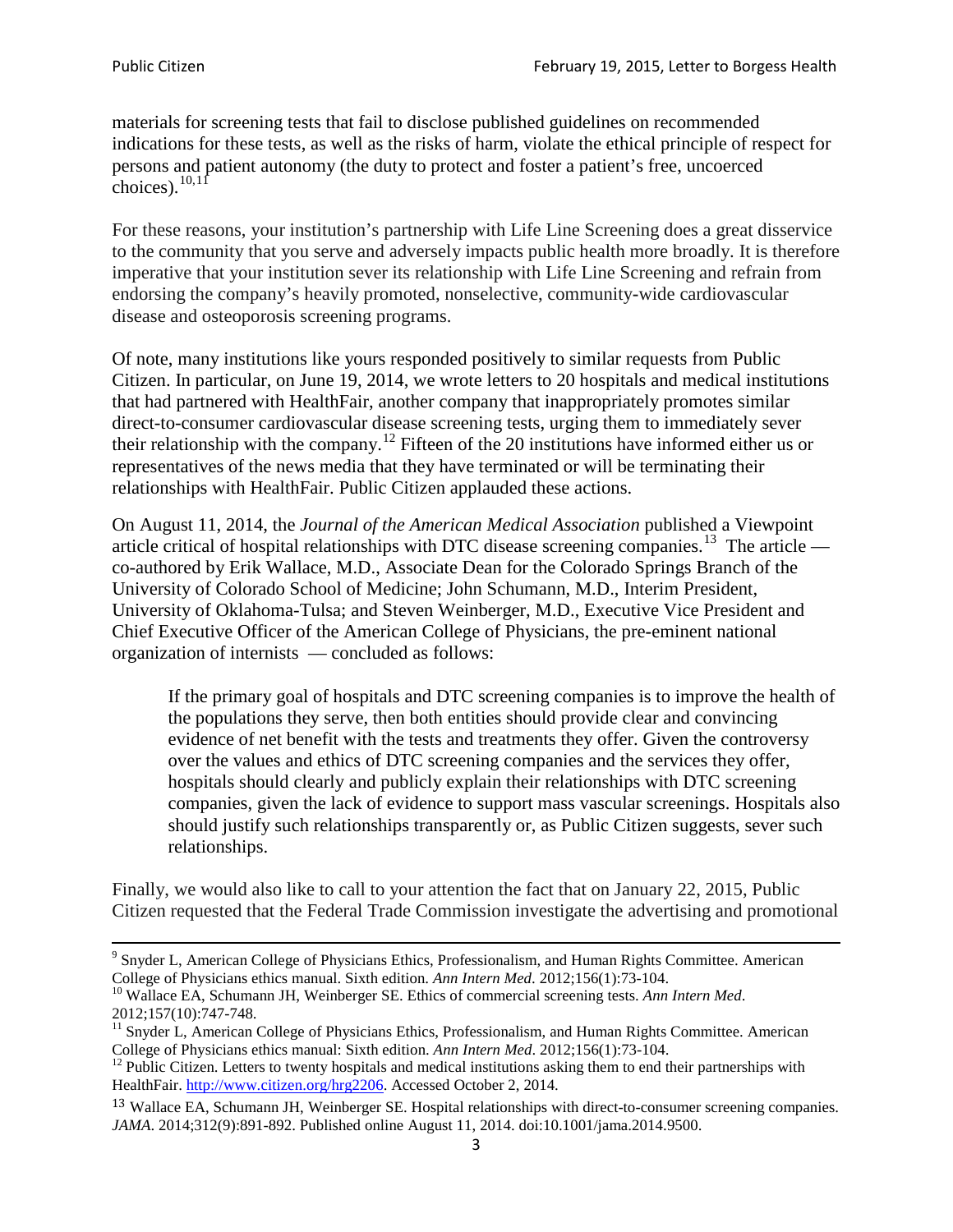activities of Life Line Screening. There is evidence that the company's advertising and promotional materials contain numerous statements that may be deceptive within the meaning of the Federal Trade Commission Act. These materials make unsubstantiated medical-benefit efficacy claims about Life Line Screening's primary cardiovascular disease and osteoporosis screening package, and they omit information material to consumers regarding the risks of adverse health-related outcomes and financial harms that may result from the screening.

Thank you for your prompt attention to this important patient safety and public health issue. Please contact us when you end your relationship with Life Line Screening.

Sincerely,

Vikram Krishnasamy, M.D., M.P.H. Researcher Public Citizen's Health Research Group

Michael Carome, M.D. **Director** Public Citizen's Health Research Group

Sidney M. Wolfe, M.D. Founder and Senior Adviser Public Citizen's Health Research Group

cc: Robert J. Henkel, President and CEO, Ascension Health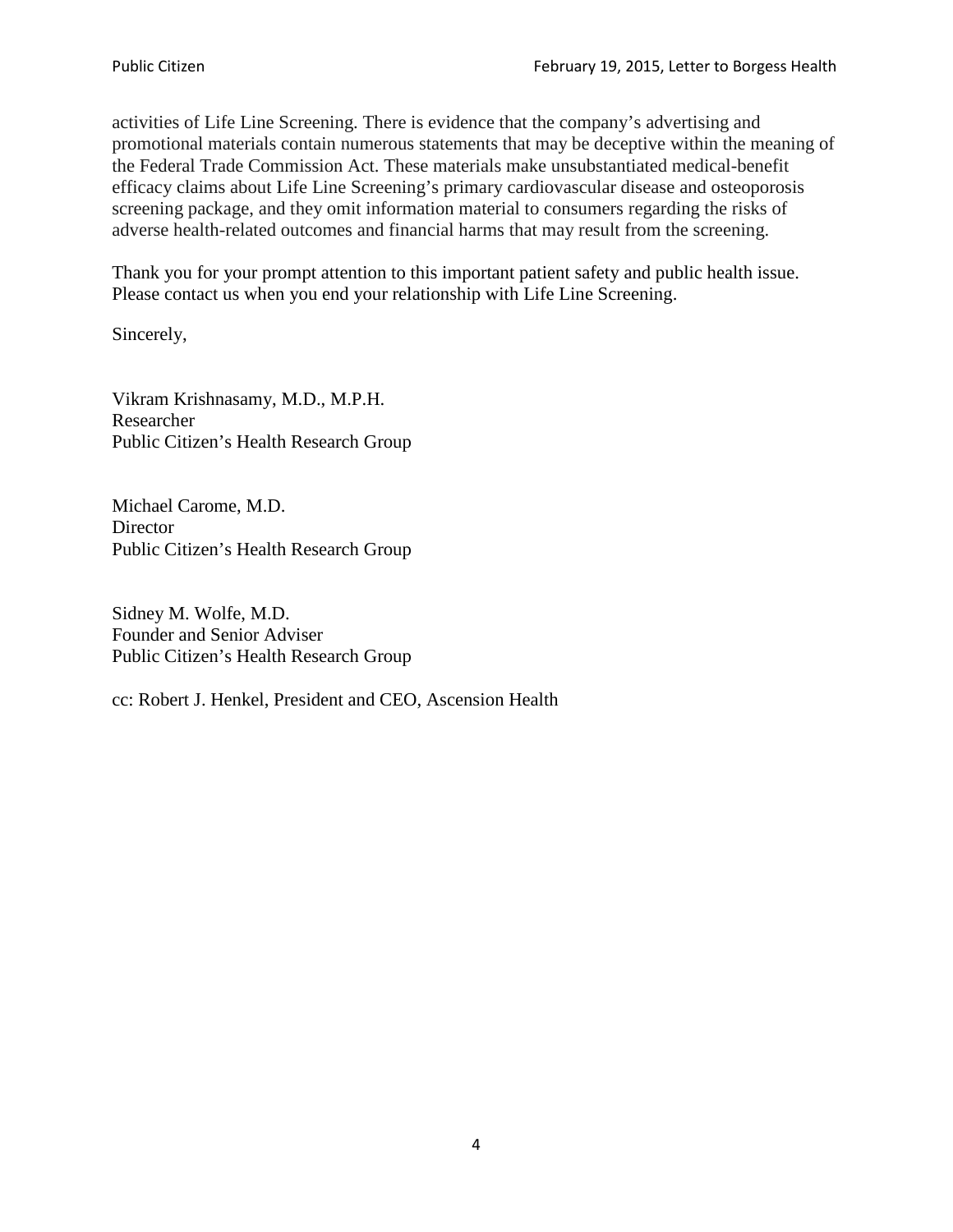## **Appendix**

### **Assessment of Cardiovascular Disease and Osteoporosis Screening Tests Offered by Life Line Screening**

Life Line Screening heavily promotes directly to consumers a package of four cardiovascular disease screening tests plus an osteoporosis risk assessment test.<sup>[14](#page-4-0),[15](#page-4-1)</sup> The four cardiovascular disease screening tests in the package are an electrocardiogram to screen for atrial fibrillation, a carotid artery ultrasound, an abdominal aortic aneurysm ultrasound, and a peripheral arterial disease test. The osteoporosis risk assessment test is an ultrasound of the heel bone to measure bone mass density.

Promotional materials describing these screening tests on the Life Line Screening website and in direct-to-consumer print solicitations mailed directly to people's homes misleadingly note the following:

Since our inception in 1993, we have screened nearly eight million people, and currently screen nearly one million people each year at over 16,000 screening events nationwide. Through this experience, we often identify serious health issues and **have helped save thousands of lives**. [16](#page-4-2) [Emphasis added]

"These screenings have **proven to be safe and accurate** in detecting your risks of stroke and vascular disease – so you and your doctor can do something about it before it's too late."<sup>[17](#page-4-3)</sup> [Emphasis added]

The Life Line Screening promotional materials recommend that adults over age 50 undergo these five screening tests annually:<sup>[18](#page-4-4),[19,](#page-4-5)[20,](#page-4-6)[21](#page-4-7),[22](#page-4-8)</sup>

Q. Who needs to be screened?

A. The answer is anyone over 50 who wants to be proactive about his or her health. …

<span id="page-4-0"></span><sup>&</sup>lt;sup>14</sup> Life Line Screening. Screening packages. [http://www.lifelinescreening.com/What-We-Do/Screening-Packages.](http://www.lifelinescreening.com/What-We-Do/Screening-Packages) AccessedJanuary 9, 2015.

<span id="page-4-1"></span><sup>&</sup>lt;sup>15</sup> Undated letter from Kevin DeWeese, Director of Clinical Operations, Life Line Screening, to a consumer.

Received November 2014.<br><sup>16</sup> Life Line Screening. Who we are. http://www.lifelinescreening.com/Who-We-Are. Accessed January 9, 2015.

<span id="page-4-3"></span><span id="page-4-2"></span><sup>&</sup>lt;sup>17</sup> Undated letter from Kevin DeWeese, Director of Clinical Operations, Life Line Screening, to a consumer. Received November 2014.

<span id="page-4-4"></span><sup>&</sup>lt;sup>18</sup> Life Line Screening. Atrial fibrillation screening. [http://www.lifelinescreening.com/What-We-Do/What-We-](http://www.lifelinescreening.com/What-We-Do/What-We-Screen-For/Atrial-Fibrillation)[Screen-For/Atrial-Fibrillation.](http://www.lifelinescreening.com/What-We-Do/What-We-Screen-For/Atrial-Fibrillation) Accessed January 9, 2015.

<sup>&</sup>lt;sup>19</sup> Life Line Screening. Carotid artery disease screening. [http://www.lifelinescreening.com/What-We-Do/What-We-](http://www.lifelinescreening.com/What-We-Do/What-We-Screen-For/Carotid-Artery-Disease)

<span id="page-4-6"></span><span id="page-4-5"></span>[Screen-For/Carotid-Artery-Disease.](http://www.lifelinescreening.com/What-We-Do/What-We-Screen-For/Carotid-Artery-Disease) Accessed January 9, 2015.<br><sup>20</sup> Life Line Screening. Abdominal aortic aneurysm screening.. http://www.lifelinescreening.com/What-We-Do/What-We-Do/What-We-Screen-For/Abdominal-Aortic-Aneury

<span id="page-4-7"></span><sup>&</sup>lt;sup>21</sup> Life Line Screening. Peripheral arterial disease screening. [http://www.lifelinescreening.com/What-We-Do/What-](http://www.lifelinescreening.com/What-We-Do/What-We-Screen-For/Peripheral-Arterial-Disease)

<span id="page-4-8"></span>[We-Screen-For/Peripheral-Arterial-Disease.](http://www.lifelinescreening.com/What-We-Do/What-We-Screen-For/Peripheral-Arterial-Disease) Accessed January 9, 2015.<br><sup>22</sup> Life Line Screening. Osteoporosis screening/bone density test. [http://www.lifelinescreening.com/What-We-](http://www.lifelinescreening.com/What-We-Do/What-We-Screen-For/Osteoporosis)[Do/What-We-Screen-For/Osteoporosis.](http://www.lifelinescreening.com/What-We-Do/What-We-Screen-For/Osteoporosis) Accessed January 9, 2015.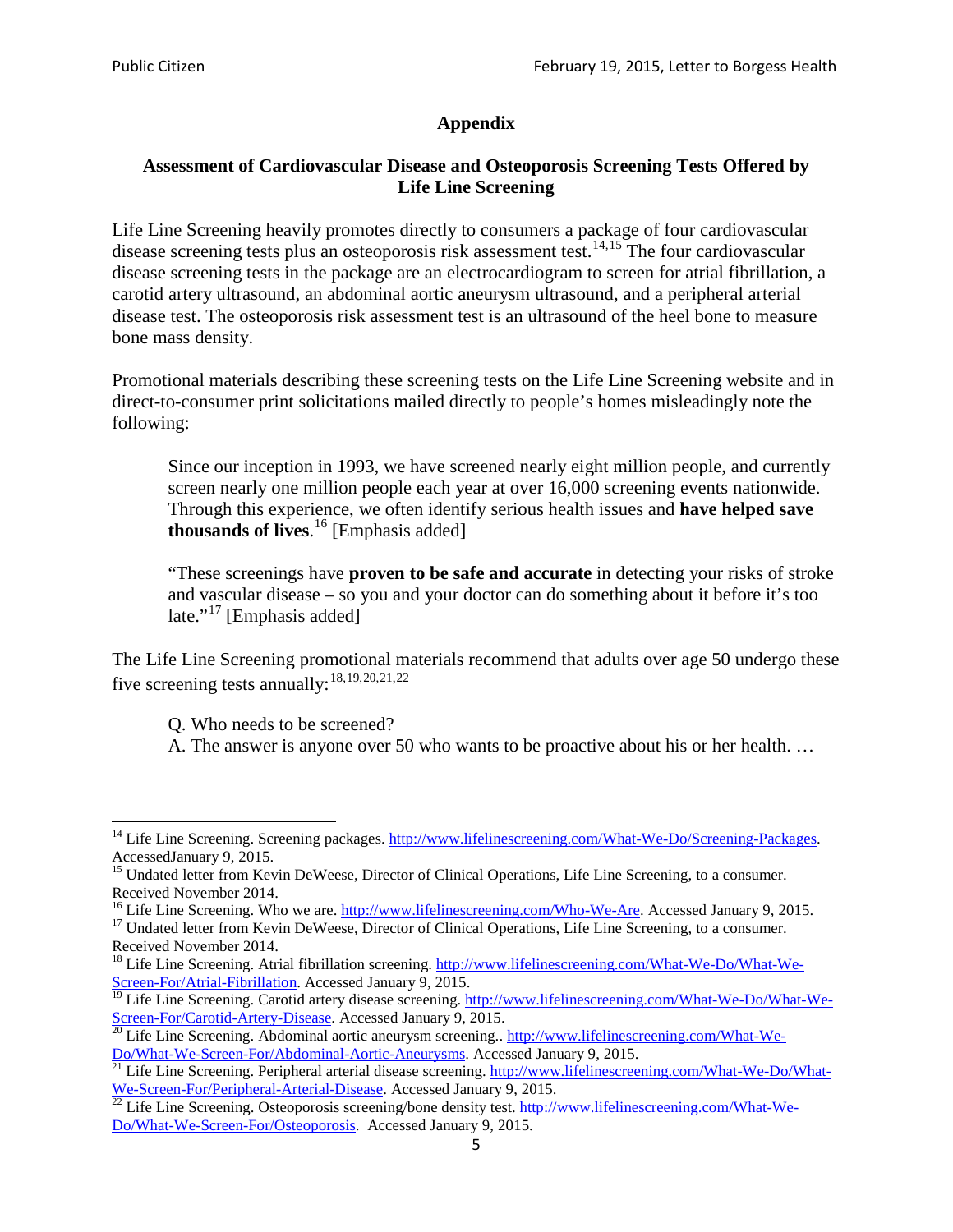However if you have a family history of stroke or heart disease, or if you have high risk factors such as being overweight, high cholesterol, smoking, or lack exercise you may wish to be screened, even if you are in your  $40^{\circ}$ s.<sup>[23](#page-5-0)</sup>

Life Line Screening's primary package is offered at a price of \$149, purportedly providing consumers a "savings of \$181."<sup>[24](#page-5-1)</sup>

Life Line Screening seeks to prompt asymptomatic individuals for whom screening for asymptomatic cardiovascular disease and osteoporosis is *not clinically indicated* to undergo screening by using inappropriate direct-to-consumer advertisements and solicitations that target consumer fear about having undetected, potentially life-threatening diseases.<sup>[25](#page-5-2)</sup> Examples of such statements found on Life Line Screening's website and print solicitation materials include the following:

- Website: "The absence of risk factors does **not** guarantee that a person will not die from a heart attack. In fact, 1 in 3 people who develop a myocardial infarction (MI) will not have any of the conventional risk factors, which include smoking, unhealthy diet, obesity, physical inactivity, high blood pressure, diabetes and raised lipids."[26](#page-5-3) [Emphasis in original]
- Website: "Similarly, **80% – 85% of strokes occur without warning in asymptomatic patients**, so they can only be significantly reduced by finding and treating the disease before it happens."<sup>[27](#page-5-4)</sup> [Emphasis added]
- Website: "Abdominal aortic aneurysms pose a threat because **they are usually silent until a medical emergency occurs**."[28](#page-5-5) [Emphasis added]
- Website: "**Aneurysms are a health risk because they can burst or rupture. A ruptured aneurysm can cause severe internal bleeding, which can lead to shock or even death.**"<sup>[29](#page-5-6)</sup> [Emphasis in original]
- Website: "Your carotid arteries are the two large blood vessels in your neck that supply blood to your brain. When these arteries become clogged with cholesterol, they become

<span id="page-5-0"></span><sup>&</sup>lt;sup>23</sup> Life Line Screening. Questions  $\&$  answers about Life Line Screening. Enclosure to undated letter from Kevin DeWeese, Director of Clinical Operations, Life Line Screening, to a consumer. Received November 2014.

<span id="page-5-1"></span><sup>&</sup>lt;sup>24</sup> Undated letter from Kevin DeWeese, Director of Clinical Operations, Life Line Screening, to a consumer. Received November 2014.

<span id="page-5-2"></span><sup>25</sup> Lovett KM, Liang BA. Direct-to-consumer cardiac screening and suspect risk evaluation. *JAMA*.  $2011;305(24):2567-2568$ .<br><sup>26</sup> Life Line Screening. The benefits of ultrasound screening in key cardiovascular disease areas.

<span id="page-5-3"></span>[http://www.lifelinescreeningresearch.com/the-benefits-of-ultrasound-screening/.](http://www.lifelinescreeningresearch.com/the-benefits-of-ultrasound-screening/) Accessed January 9, 2015.<br><sup>28</sup> Life Line Screening. Abdominal aortic aneurysm screening. http://www.lifelinescreening.com/What-We-<br><sup>28</sup> Life L

<span id="page-5-5"></span><span id="page-5-4"></span>[Do/What-We-Screen-For/Abdominal-Aortic-Aneurysms.](http://www.lifelinescreening.com/What-We-Do/What-We-Screen-For/Abdominal-Aortic-Aneurysms) Accessed January 9, 2015. <sup>29</sup> Life Line Screening. Abdominal aortic aneurysm (AAA).

<span id="page-5-6"></span>[http://www.lifelinescreening.com/~/media/Files/US/pdfs/FactSheetAAAupdated.ashx.](http://www.lifelinescreening.com/~/media/Files/US/pdfs/FactSheetAAAupdated.ashx) Accessed January 9, 2015.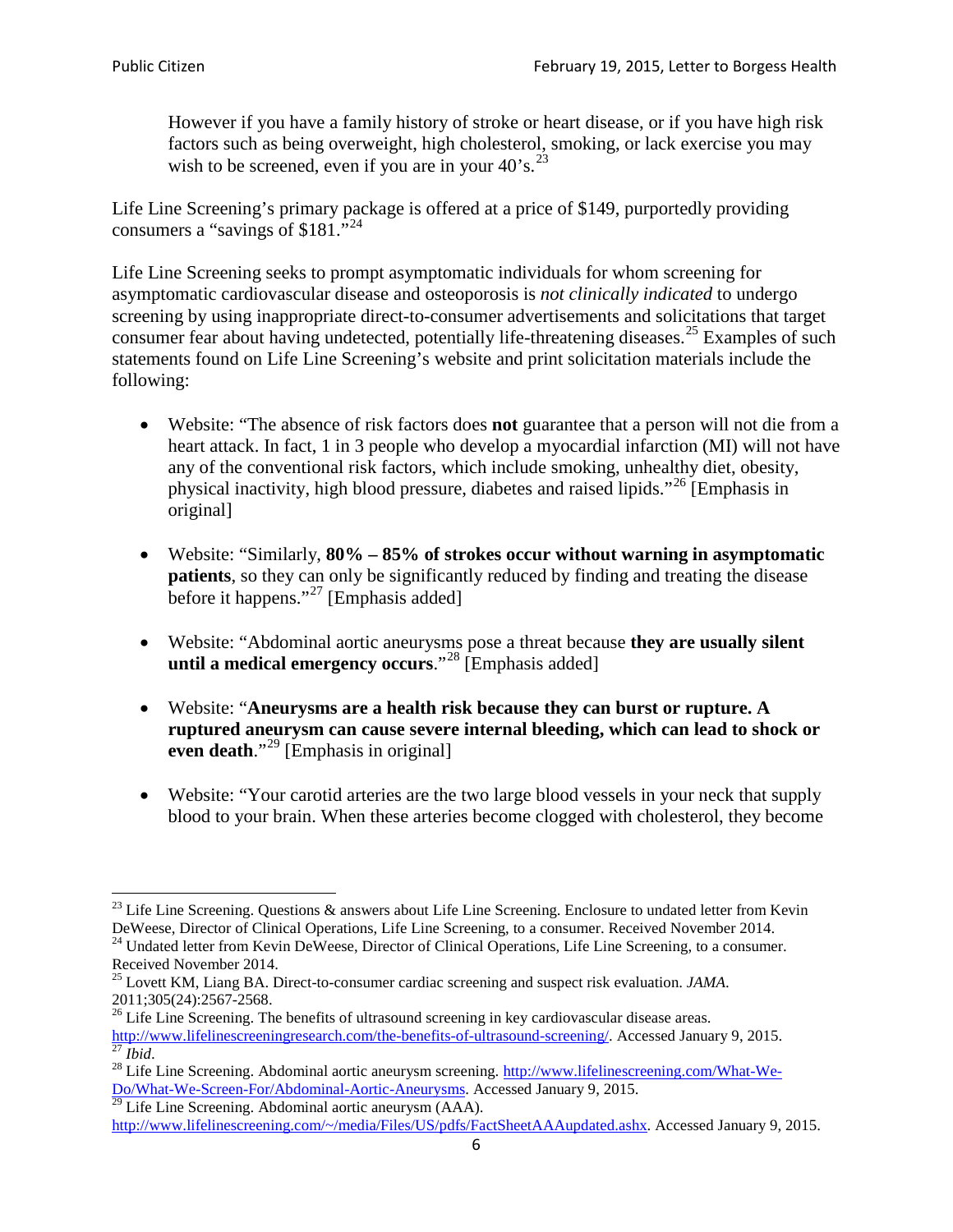**dangerously narrow**. **If a blood clot occurs in the carotid arteries, then blood cannot reach your brain and a stroke can result**. "<sup>[30](#page-6-0)</sup> [Emphasis added]

- Website: "A ruptured aortic aneurysm can cause massive internal bleeding and requires prompt emergency treatment to prevent death. **It is estimated that 80% of people with a ruptured aneurysm will die, and that many of these will die before being able to reach a hospital.**"<sup>[31](#page-6-1)</sup> [Emphasis added]
- Website: "As we age, bones begin to break down faster than new bone can be formed. Osteoporosis removes minerals from bones until they become so weak and brittle that they fracture very easily. Actions such as bending to pick up a newspaper, lifting a vacuum, or even coughing can cause a fracture. **Some fractures, such as hip fractures, may require hospitalization or major surgery, and may result in disability or even**  death."<sup>[32](#page-6-2)</sup> [Emphasis added]
- Direct-to-consumer letter: "These screenings have proven to be safe and accurate in detecting **your risks of stroke and vascular disease** – so you and your doctor **can do something about it before it's too late**."<sup>[33](#page-6-3)</sup> [Emphasis added]
- Direct-to-consumer letter: "The lifetime risk of stroke for middle-aged men and women is 1 in 5 for women and 1 in 6 for men, and **it takes a terrible toll on families**."[34](#page-6-4) [Emphasis added]
- Direct-to-consumer letter: "Life Line Screening has conducted nearly 8 million screenings, and customers sometimes tell us they feel the **screenings saved their lives**."[35](#page-6-5) [Emphasis added]
- Direct-to-consumer letter:  $36$  "What's inside your arteries?" [Emphasis in original]

As discussed below, a review of current evidence-based guidelines and relevant scientific literature fails to provide support for use of these five tests — individually or together as a package — for widespread screening of asymptomatic individuals in the general adult population over age 50 on a one-time basis, let alone annually. For many individuals, the risks of harm outweigh the benefits of the testing. Moreover, since the tests are not clinically indicated for most people being screened, and since many people will undergo additional unnecessary testing, these screenings are resulting in financial harm to many individuals.

<span id="page-6-0"></span><sup>&</sup>lt;sup>30</sup> Life Line Screening. Carotid artery disease screening. [http://www.lifelinescreening.com/What-We-Do/What-We-](http://www.lifelinescreening.com/What-We-Do/What-We-Screen-For/Carotid-Artery-Disease)[Screen-For/Carotid-Artery-Disease.](http://www.lifelinescreening.com/What-We-Do/What-We-Screen-For/Carotid-Artery-Disease) Accessed January 9, 2015.<br><sup>31</sup> *Ibid.* 32 Life Line Screening. Osteoporosis screening/bone density test. [http://www.lifelinescreening.com/What-We-](http://www.lifelinescreening.com/What-We-Do/What-We-Screen-For/Osteoporosis)

<span id="page-6-2"></span><span id="page-6-1"></span>[Do/What-We-Screen-For/Osteoporosis.](http://www.lifelinescreening.com/What-We-Do/What-We-Screen-For/Osteoporosis) Accessed January 9, 2015. <sup>33</sup> Undated letter from Kevin DeWeese, Director of Clinical Operations, Life Line Screening, to a consumer.

<span id="page-6-3"></span>Received November 2014.<br><sup>34</sup> Ibid.

<span id="page-6-4"></span>

<span id="page-6-5"></span><sup>34</sup> *Ibid*. 35 *Ibid*. 36 *Ibid*.

<span id="page-6-6"></span>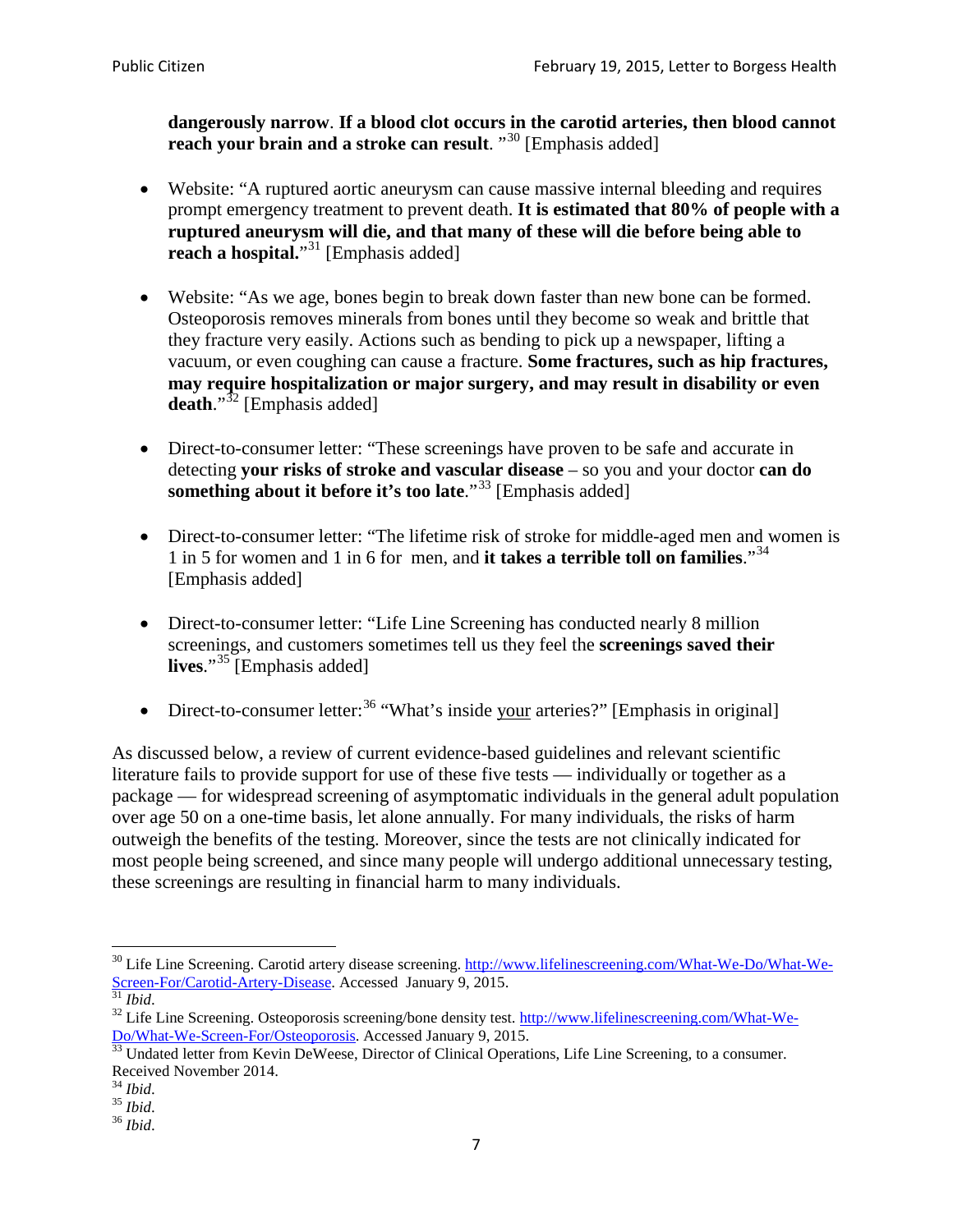Although the following screening tests sound appealing, each one either: (a) clinically benefits only appropriately selected high-risk groups of patients (rather than *all* adults over age 50); or (b) has not been scientifically proven to provide any clinically meaningful benefit to anyone. Widespread and indiscriminate use of these tests is likely to be harmful to large numbers of individuals in the general, asymptomatic population by yielding a significant number of falsepositive test results, leading to subsequent unnecessary diagnostic procedures and treatments, associated adverse effects of those procedures and treatments, and unwarranted anxiety in tested individuals. In addition, some individuals undergoing inappropriate screening will have truepositive abnormal results, but the abnormalities found will never cause symptoms or death, leading to overdiagnosis.

## **A. Atrial fibrillation screening with electrocardiogram (ECG):**

The Life Line Screening online promotional materials state:<sup>[37](#page-7-0)</sup>

Atrial Fibrillation is the most common type of heart arrhythmia (abnormal heartbeat). It occurs when the heart's upper chambers (the atria) beat irregularly or quiver. Without an effective heartbeat blood isn't pumped completely out of the atria, causing blood to pool and possibly clot. A clot can travel to other parts of the body, including the brain, where it may result in stroke.

Screening for Atrial Fibrillation

• A non-invasive procedure used to detect irregular heartbeat (a major risk factor for stroke), an Atrial Fibrillation screening is performed by attaching [ECG] electrodes above your wrists and ankles.

Who should have an atrial fibrillation screening?

• Anyone with risk factors for stroke, atrial fibrillation or carotid artery disease

How often should I get an atrial fibrillation screening?

• Annually

<span id="page-7-1"></span>However, we are not aware of any major medical professional organization that endorses widespread screening of asymptomatic patients younger than age 65 for atrial fibrillation. In addition, atrial fibrillation can be detected in most patients who have the condition simply by checking for an irregularly irregular pulse during a physical exam.

In 2011, the American Heart Association (AHA) and the American Stroke Association (ASA) jointly issued updated evidence-based guidelines for the primary prevention of stroke.<sup>[38](#page-7-1)</sup> The

<span id="page-7-0"></span><sup>&</sup>lt;sup>37</sup> Life Line Screening. Atrial fibrillation screening. [http://www.lifelinescreening.com/What-We-Do/What-We-](http://www.lifelinescreening.com/What-We-Do/What-We-Screen-For/Atrial-Fibrillation)[Screen-For/Atrial-Fibrillation.](http://www.lifelinescreening.com/What-We-Do/What-We-Screen-For/Atrial-Fibrillation) Accessed January 9, 2015.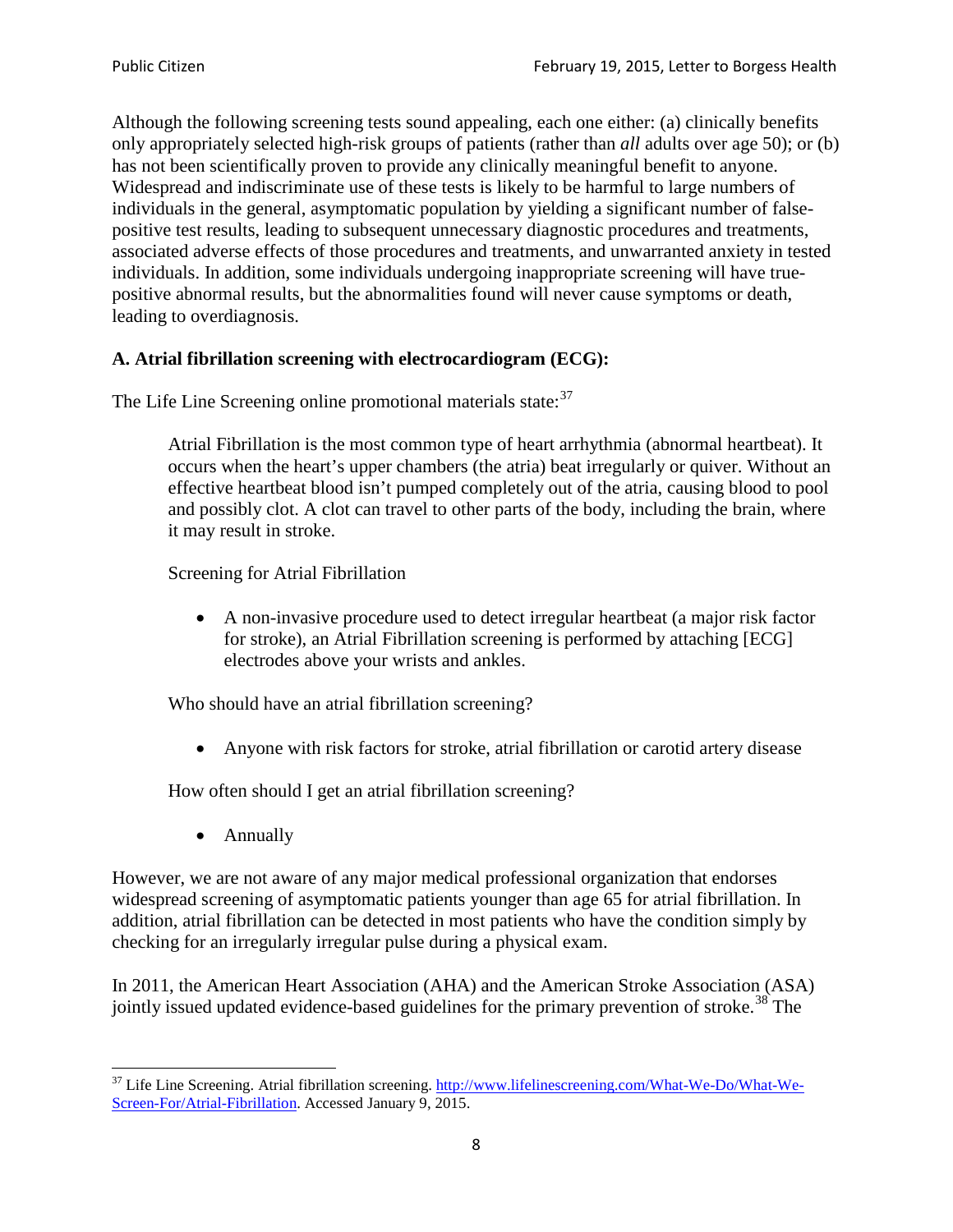American Academy of Neurology (AAN) affirmed the value of these guidelines. The 2011 AHA/ASA guidelines provided the following recommendation regarding screening for atrial fibrillation:

Active screening for atrial fibrillation in patients >65 years of age in primary care settings using pulse taking followed by an ECG as indicated can be useful.

In 2014, the AHA and the ASA issued updated evidence-based guidelines for the primary prevention of stroke.<sup>[39](#page-8-0)</sup> The AAN again affirmed the value of the updated guidelines, and the American Association of Neurological Surgeons, the Congress of Neurological Surgeons and the Preventive Cardiovascular Nurses Association endorsed them. The update provided the following recommendation regarding screening for atrial fibrillation:

Active screening for AF in the primary care setting in patients >65 years of age by pulse assessment followed by ECG as indicated can be useful.

In 2010 and 2012, the European Society of Cardiology issued evidence-based guidelines that similarly recommended that patients ages 65 and older be screened for atrial fibrillation by their primary health care providers by checking the pulse, followed by an ECG in case of irregularity. $40,41$  $40,41$ 

## **B. Stroke/Carotid Artery Ultrasound:**

The Life Line Screening online promotional materials state:<sup>[42](#page-8-3)</sup>

Your carotid arteries are the two large blood vessels in your neck that supply blood to your brain. When these arteries become clogged with cholesterol, they become dangerously narrow. If a blood clot occurs in the carotid arteries, then blood cannot reach your brain and a stroke can result. …

<sup>&</sup>lt;sup>38</sup> Goldstein LB, Bushnell CD, Adams RJ, et al. Guidelines for the primary prevention of stroke: A guideline for healthcare professionals from the American Heart Association/American Stroke Association. *Stroke*.

<sup>2011;42(2):517-584.</sup> [see page 1 for title, authors, ANA affirmation; see page 21 for recommendation]

<span id="page-8-0"></span> $\frac{2011,42(2)(317,601)}{39}$  Meschia JF, Bushnell C, Goden-Albala B, et al. Guidelines for the primary prevention of stroke: A statement for healthcare professionals from the American Heart Association/American Stroke Association. *Stroke*.

<sup>2014;45(12):3754-3832.</sup> [see page 1 for title, authors, ANA affirmation and other endorsements; see page 24 for recommendation]

<span id="page-8-1"></span><sup>40</sup> Camm AJ, Kirchhof P, Lip GYH, et al. Guidelines for the management of atrial fibrillation: The Task Force for the Management of Atrial Fibrillation of the European Society of Cardiology (ESC). *Eur Heart J*. 2010;31:2369- 2429. [See page 50]

<span id="page-8-2"></span><sup>41</sup> Camm AJ, Lip GYH, De Caterina R, et al. 2012 focused update of the ESC Guidelines for the management of atrial fibrillation: An update of the 2010 ESC Guidelines for the management of atrial fibrillation. *Eur Heart J*.

<span id="page-8-3"></span><sup>&</sup>lt;sup>2012</sup>;23(21):2719-2747. [See page 2733] 42 Life Line Screening. [http://www.lifelinescreening.com/What-We-Do/What-We-](http://www.lifelinescreening.com/What-We-Do/What-We-Screen-For/Carotid-Artery-Disease)[Screen-For/Carotid-Artery-Disease.](http://www.lifelinescreening.com/What-We-Do/What-We-Screen-For/Carotid-Artery-Disease) Accessed January 9, 2015.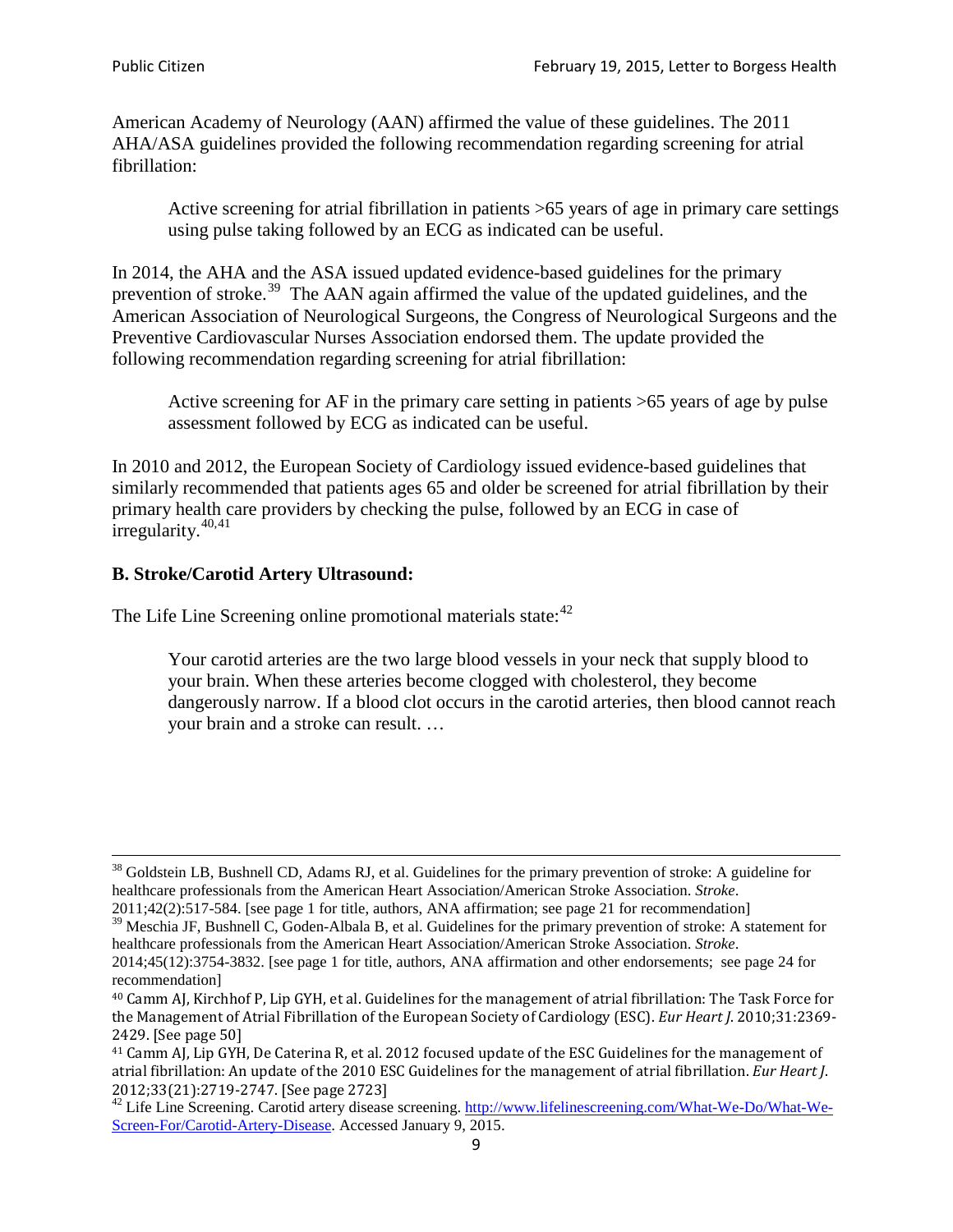Carotid Artery Disease (Plaque) Screening

• Simple, painless and non-invasive, this screening uses cutting-edge Doppler color flow ultrasound technology to create images of the carotid arteries while also measuring blood flow through them.

Who should have a carotid artery screening?

- Anyone over age 50
- Anyone over age 40 with risk factors

How often should I get a carotid artery screening?

• Annually

However, several major medical professional organizations affirmatively recommend *against* indiscriminate screening with carotid artery ultrasounds in low-risk, asymptomatic individuals, and we are not aware of any major medical professional organization that endorses such screening.

Good evidence indicates that although stroke is a leading cause of death and disability in the United States, a relatively small proportion of all disabling, unheralded strokes are due to carotid artery disease. Studies also suggest that only about 1 percent of the general population older than 65 has severe carotid artery stenosis (60 to 90 percent narrowing).<sup>[43](#page-9-0)</sup> Carotid artery stenosis is more prevalent in older adults, smokers, those with hypertension and those with heart disease; unfortunately, research has not found any single risk factor or clinically useful risk stratification tool that can reliably and accurately distinguish people who have clinically important carotid artery stenosis from those who do not.<sup>[44](#page-9-1)</sup>

In 2006, the AHA and the ASA issued a series of evidence-based guidelines for the primary prevention of stroke.<sup>[45](#page-9-2)</sup> The value of the guidelines was affirmed by the AAN. Although the guidelines did not include a specific recommendation about screening the general population for asymptomatic carotid stenosis, they did state the following:

Although highly selected patients may benefit, screening of general populations for asymptomatic carotid stenosis is unlikely to be cost-effective. The cost-effectiveness of even a one-time screening approach would be highly dependent on the ability to identify a group of persons with a high pretest likelihood of having high-grade asymptomatic disease, the availability of a screening test with a very high sensitivity and specificity when used on a side-scale basis, and very low perioperative complication rates.

<span id="page-9-0"></span> $^{43}$  U.S. Preventive Services Task Force. Screening for carotid artery stenosis: U.S. Preventive Services Task Force recommendation statement. Ann Intern Med. 2007;147(12):854-859.

<span id="page-9-2"></span><span id="page-9-1"></span><sup>&</sup>lt;sup>44</sup> *Ibid*. <sup>45</sup> Goldstein LB, Adams R, Alberts MJ, et al. Primary prevention of ischemic stroke: A guideline from the American <sup>45</sup> Goldstein LB, Adams R, Alberts MJ, et al. Primary prevention of ischemic stroke: A guide Heart Association/American Stroke Association Stroke Council. *Stroke*. 2006;37(6):1583-633.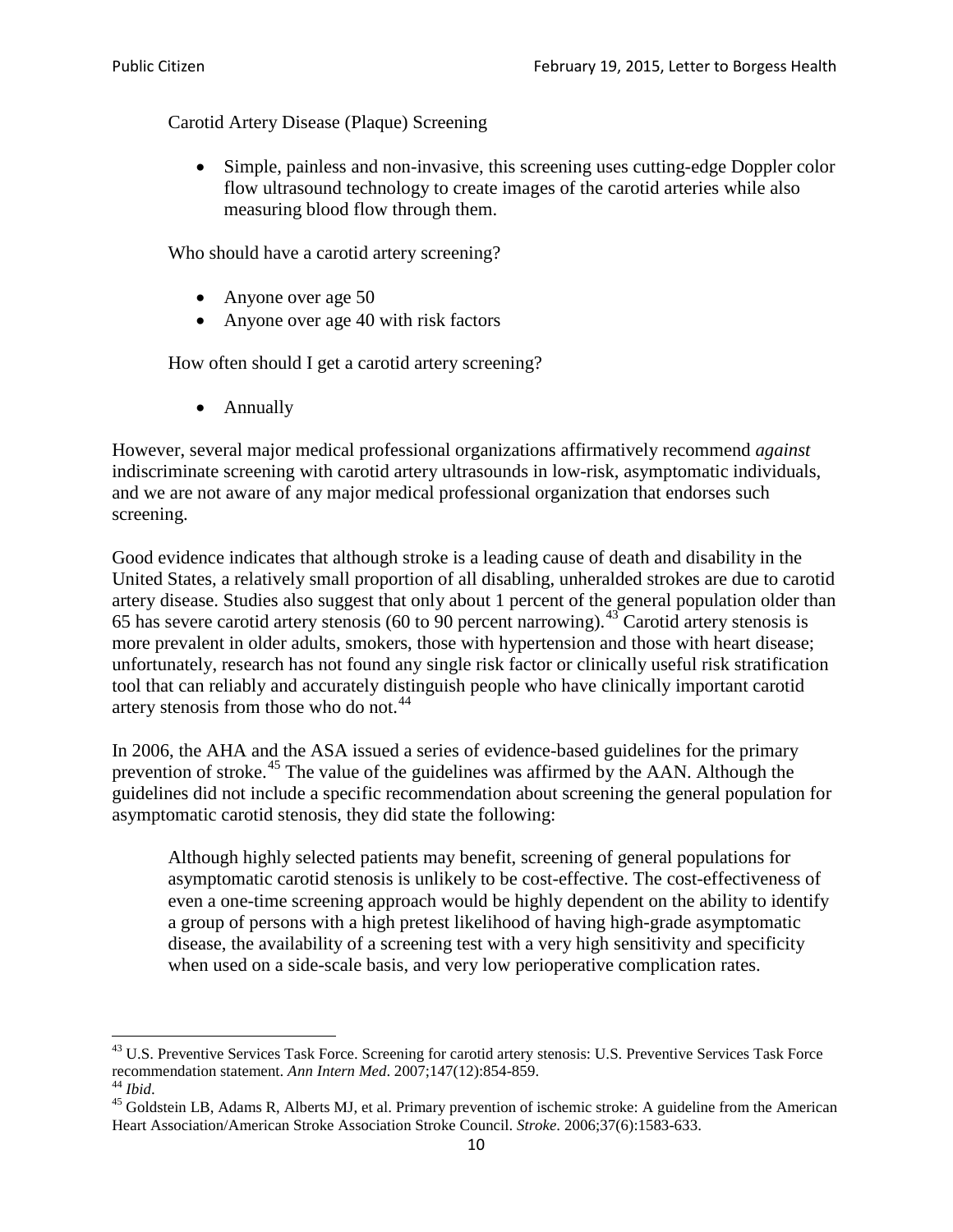These conditions for cost-effective screening are not met for carotid artery ultrasound screening of asymptomatic individuals in the general population, as discussed below.

In 2011, the AHA and the ASA issued updated guidelines for the primary prevention of stroke, the value of which was again affirmed by the  $AAN<sup>46</sup>$  $AAN<sup>46</sup>$  $AAN<sup>46</sup>$ . The updated guidelines stated the following:

Population screening for asymptomatic carotid artery stenosis is not recommended.

In 2014, the AHA and the ASA issued updated guidelines for the primary prevention of stroke.<sup>47</sup> The AAN again affirmed the value of the updated guidelines, and the American Association of Neurological Surgeons, the Congress of Neurological Surgeons, and the Preventive Cardiovascular Nurses Association endorsed them. The updated guidelines stated the following:

Screening low-risk populations for asymptomatic carotid artery stenosis is not recommended.

In 2007, the U.S. Preventive Services Task Force (USPSTF) issued an evidence-based grade D recommendation *against* screening for asymptomatic carotid artery stenosis in the general population.[48](#page-10-2) In making this a grade D recommendation, the USPSTF concluded with moderate certainty that for individuals with asymptomatic carotid artery stenosis, the benefits of screening do not outweigh the harms. It noted, in particular, the following:

#### **Importance**

Good evidence indicates that although stroke is a leading cause of death and disability in the United States, a relatively small proportion of all disabling, unheralded strokes is due to [carotid artery stenosis].

#### **Detection**

The most feasible screening test for severe [carotid artery stenosis] (for example, 60% to 99% stenosis) is duplex ultrasonography. Good evidence indicates that this test has moderate sensitivity and specificity and yields many false-positive results. A positive result on duplex ultrasonography is often confirmed by digital subtraction angiography, which is more accurate but can cause serious adverse events. Noninvasive confirmatory tests, such as magnetic resonance angiography, involve some inaccuracy. Given these facts, some people with false-positive test results may receive unnecessary invasive carotid endarterectomy surgery.

<span id="page-10-0"></span><sup>&</sup>lt;sup>46</sup> Goldstein LB, Bushnell CD, Adams RJ, et al. Guidelines for the primary prevention of stroke: A guideline for healthcare professionals from the American Heart Association/American Stroke Association. *Stroke*.<br>2011;42(2):517-584. [see page 1 for title, authors, ANA affirmation; see page 25 for recommendation]

<span id="page-10-1"></span><sup>&</sup>lt;sup>47</sup> Meschia JF, Bushnell C, Goden-Albala B, et al. Guidelines for the primary prevention of stroke: A statement for healthcare professionals from the American Heart Association/American Stroke Association. *Stroke*. 2014;45(12):3754-3832. [see page 1 for title, authors, ANA affirmation and other endorsements; see page 30 for

recommendation]

<span id="page-10-2"></span><sup>&</sup>lt;sup>48</sup> U.S. Preventive Services Task Force. Screening for carotid artery stenosis: U.S. Preventive Services Task Force recommendation statement. *Ann Intern Med*. 2007;147(12):854-9.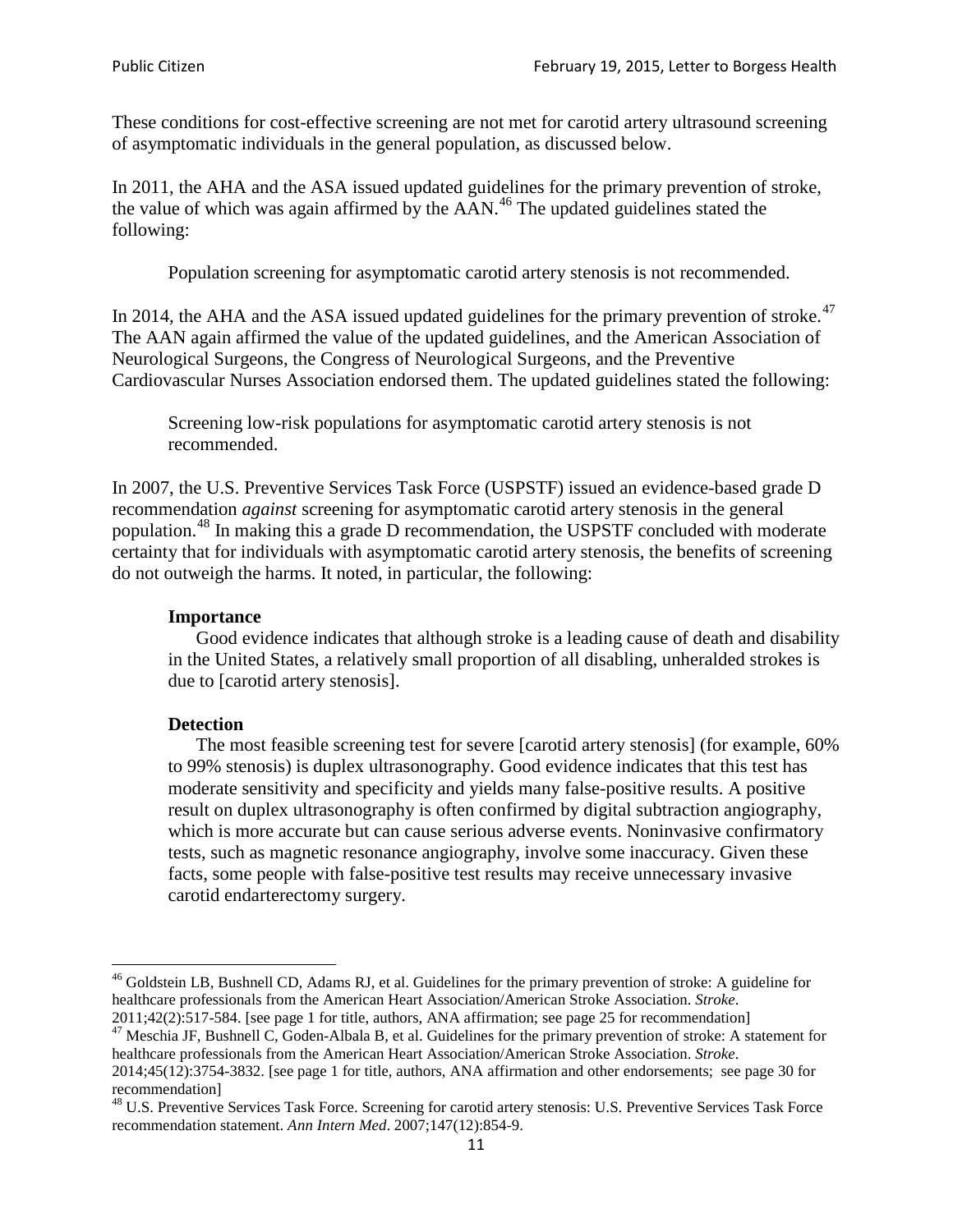### **Benefits of Detection and Early Intervention**

Good evidence indicates that in selected, high-risk trial participants with asymptomatic severe [carotid artery stenosis], carotid endarterectomy by selected surgeons reduces the 5-year absolute incidence of all strokes or perioperative death by approximately 5%. These benefits would be less among asymptomatic people in the general population. For the general primary care population, the benefits are judged to be no greater than small.

### **Harms of Detection and Early Intervention**

Good evidence indicates that both the testing strategy and the treatment with carotid endarterectomy can cause harms. A testing strategy that includes angiography will itself cause some strokes. A testing strategy that does not include angiography will cause some strokes by leading to carotid endarterectomy in people who do not have severe [carotid artery stenosis]. In excellent centers, carotid endarterectomy is associated with a 30-day stroke or mortality rate of about 3%; some areas have higher rates. These harms are judged to be no less than small.

In July 2014, the USPSTF issued an updated recommendation against screening for asymptomatic carotid artery stenosis in the general population.<sup>[49](#page-11-0)</sup> In reaffirming its prior recommendation, the USPSTF concluded with moderate certainty that the harms of screening for asymptomatic carotid artery stenosis outweigh the benefits. The USPSTF presented the following updated rationale: $50$ 

#### **Importance**

Stroke is a leading cause of death and disability in the United States. Although asymptomatic carotid artery stenosis is a risk factor for stroke, it causes a relatively small proportion of strokes.

#### **Detection**

The most feasible screening test for carotid artery stenosis (defined as 60% to 99% stenosis) is ultrasonography. Although adequate evidence indicates that this test has high sensitivity and specificity, in practice, ultrasonography yields many false-positive results in the general population, which has a low prevalence of carotid artery stenosis (approximately 0.5% to 1%). There are no externally validated, reliable tools that can determine who is at increased risk for carotid artery stenosis or for stroke when carotid artery stenosis is present. Adequate evidence indicates that the accuracy of screening by auscultation of the neck is poor.

## **Benefits of Detection and Early Intervention**

There is no direct evidence on the benefits of screening for carotid artery stenosis. Adequate evidence indicates that in selected trial participants with asymptomatic carotid artery stenosis, carotid endarterectomy (CEA) performed by selected surgeons reduces the absolute incidence of all strokes or perioperative death by approximately 3.5%

<span id="page-11-0"></span><sup>&</sup>lt;sup>49</sup> LeFevre on behalf of the U.S. Preventive Services Task Force. Screening for asymptomatic carotid artery stenosis: U.S. Preventive Services Task Force Recommendation Statement. *Ann Intern Med*. Published online July 8, 2014. doi:10.7326/M14-1333. <sup>50</sup> *Ibid*.

<span id="page-11-1"></span>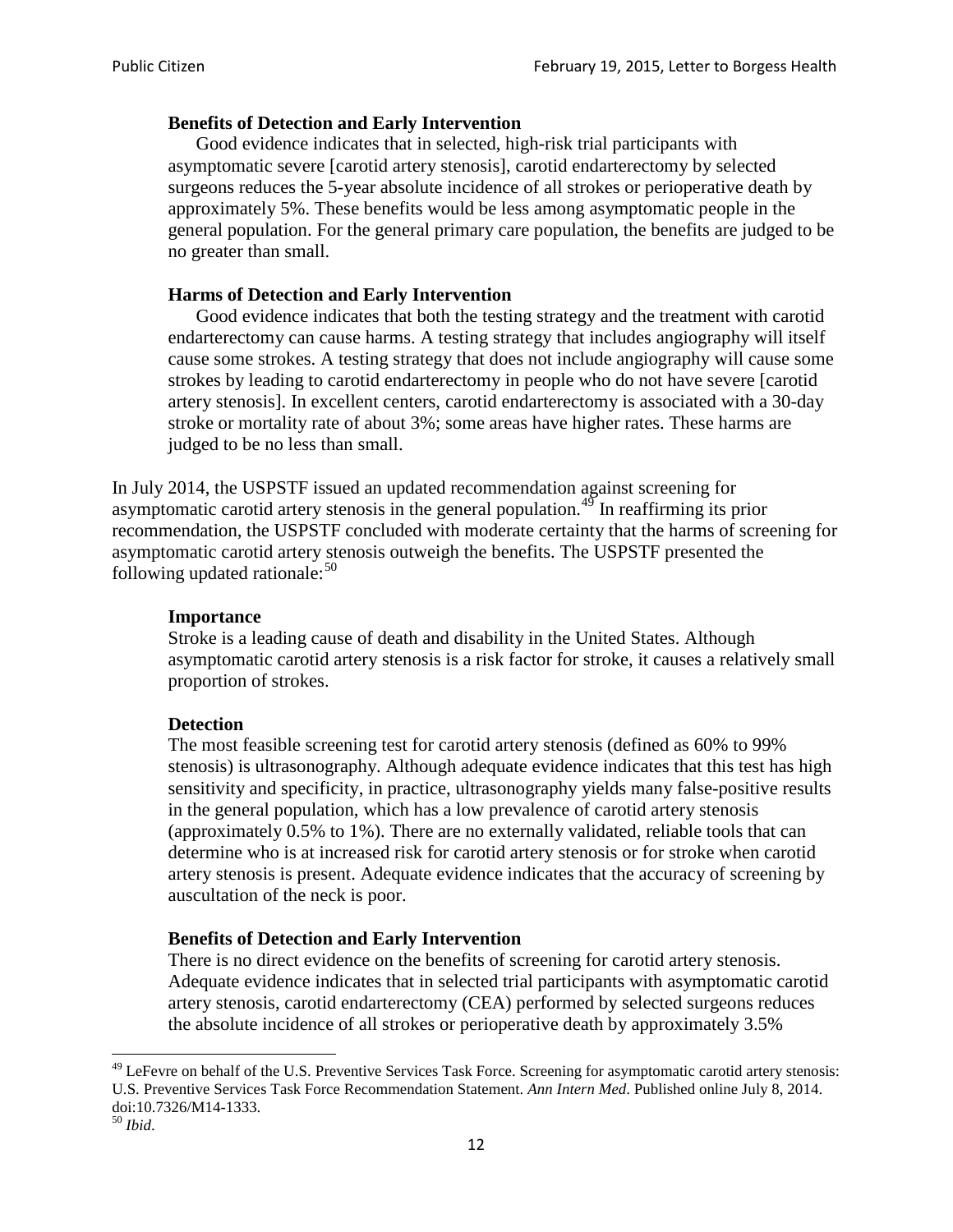compared with (outdated) medical management. However, this difference is probably smaller with current optimal medical management. The magnitude of these benefits would be smaller in asymptomatic persons in the general population. For the general primary care population, the magnitude of benefit is small to none. There is no evidence that identification of asymptomatic carotid artery stenosis leads to any benefit from adding or increasing medication doses (beyond current standard medical therapy for cardiovascular disease prevention).

#### **Harms of Detection and Early Intervention**

Adequate evidence indicates that both the testing strategy for carotid artery stenosis and treatment with CEA can cause harms. Although screening with ultrasonography has few direct harms, all screening strategies, including those with or without confirmatory tests (that is, digital subtraction or magnetic resonance angiography), have imperfect sensitivity and specificity and could lead to unnecessary interventions and result in serious harms. In selected centers similar to those in the trials, CEA is associated with a 30-day stroke or mortality rate of approximately 2.4%; reported rates are as high as approximately 5% in low-volume centers and 6% in certain states. Myocardial infarctions are reported in 0.8% to 2.2% of patients after CEA. The 30-day stroke or mortality rate after carotid angioplasty and stenting (CAAS) is approximately 3.1% to 3.8%. The overall magnitude of harms of screening and subsequent treatment of asymptomatic carotid artery stenosis is small to moderate depending on patient population, surgeon, center volume, and geographic location.

In 2007, the American Society of Neuroimaging, with co-sponsorship by the Society of Vascular and Interventional Neurology, issued evidence-based recommendations on the screening of asymptomatic carotid artery disease in the general population and selected subsets of patients.<sup>[51](#page-12-0)</sup> These societies issued a grade E recommendation *against* screening for carotid artery stenosis in the general population or in a selected population based on age, gender or any other variable alone. The criteria for a grade E recommendation were that the prevalence of disease may be high or low but detection and treatment is documented to have no benefit, or prevalence of disease is low. They also issued a grade A recommendation that screening of selective subpopulations of adults age 65 or older with at least three cardiovascular risk factors (hypertension, coronary artery disease, current cigarette smoking or hyperlipidemia) needs to be considered. The criteria of a grade A recommendation were that the prevalence of disease is high and detection and treatment is of documented benefit.

In 2011, the Society for Vascular Surgery issued a position statement recommending ultrasound screening of carotid arteries only for high-risk individuals age 55 or older, taking into account cardiovascular risk factors, such as a history of hypertension, diabetes mellitus, smoking,

<span id="page-12-0"></span><sup>&</sup>lt;sup>51</sup> Qureshi AI, Alexandrov AV, Tegeler CH, et al. Guidelines for screening of extracranial carotid artery disease: a statement for healthcare professionals from the multidisciplinary practice guidelines committee of the American Society of Neuroimaging; cosponsored by the Society of Vascular and Interventional Neurology. *J Neuroimaging*. 2007;17(1):19-47.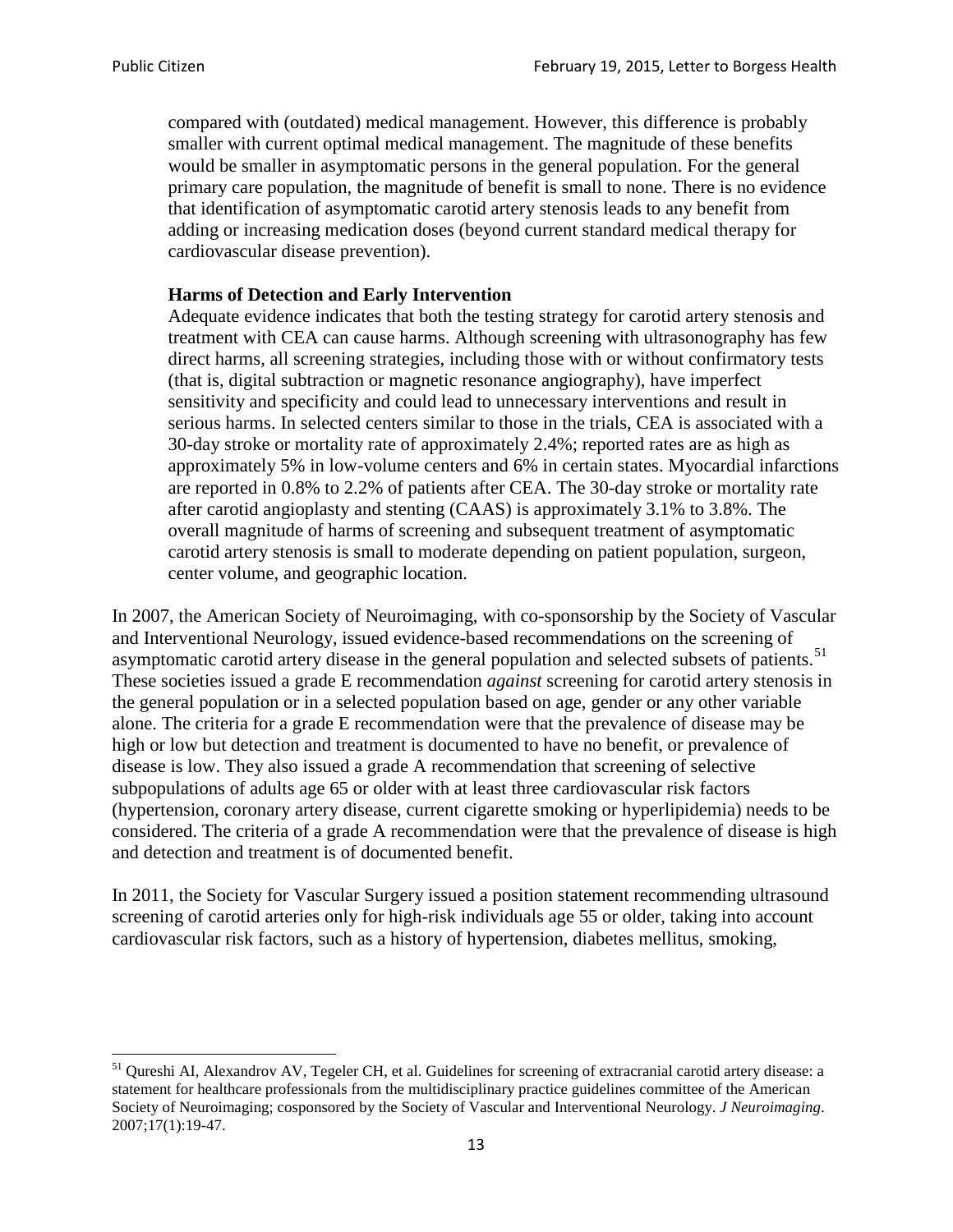hypercholesterolemia, or known cardiovascular disease.<sup>[52](#page-13-0)</sup> The position statement provided little substantive evidence to support this recommendation.

Thus, screening for carotid artery stenosis with ultrasound in the general, asymptomatic population has *not* been shown to significantly improve clinical outcomes, and numerous medical professional organizations strongly recommend against such screening.

#### **C. Abdominal Aortic Aneurysm Ultrasound:**

The Life Line Screening online promotional materials state:<sup>[53](#page-13-1)</sup>

An Abdominal Aortic Aneurysm (AAA), a specific kind of aneurysm, is a condition in which the lining of the blood vessel called the aorta is enlarged within the abdomen. Abdominal aortic aneurysms pose a threat because they are usually silent until a medical emergency occurs.

The abdominal aorta is the largest blood vessel in the body and the main artery that originates in the heart. As the lining weakens from age and other risk factors, the vessel wall thins and expands. …

Screening for Aortic Aneurysms

• A painless, non-invasive procedure, an abdominal aortic aneurysm screening requires you to lie on your back while a technician uses ultrasound to take images and measurements of your abdominal aorta. …

Who should have an aortic aneurysm screening?

• Anyone with risk factors

How often should I get an aortic aneurysm screening?

• Annually

By definition, an AAA is present when aortic diameter equals or exceeds 3.0 cm (slightly more than one inch).<sup>[54](#page-13-2)</sup> Most people who have an AAA show no signs or symptoms until it ruptures. The strongest risk factor for *rupture* of an AAA is the aortic diameter.<sup>[55](#page-13-3)</sup> Thus, risk of AAA rupture rises with increasing size of the aneurysm. AAAs with a diameter between 3.0 and 3.9

<span id="page-13-0"></span> $52$  Society for Vascular Surgery. SVS position statement on vascular screenings. January 2011. http://www.vascularweb.org/about/positionstatements/Pages/svs-position-statement-on-vascular-screening.aspx.<br>Accessed January 14, 2015.

<span id="page-13-1"></span>Accessed Line Screening. Abdominal aortic aneurysm screening. http://www.lifelinescreening.com/What-We-<br>Do/What-We-Screen-For/Abdominal-Aortic-Aneurysms. Accessed January 9, 2015.

<span id="page-13-2"></span> $\frac{1}{54}$  Fleming C, Whitlock EP, Beil TL, Lederle FA. Screening for abdominal aortic aneurysm: A best-evidence systematic review for the U.S. Preventive Services Task Force. *Ann Intern Med.* 2005;142(3):203-211.<br><sup>55</sup> Lederle FA, Johnson GR, Wilson SE, et al. Rupture rate of large abdominal aortic aneurysms in patients refusing

<span id="page-13-3"></span>or unfit for elective repair. *JAMA*. 2002;287(22):2968-2972.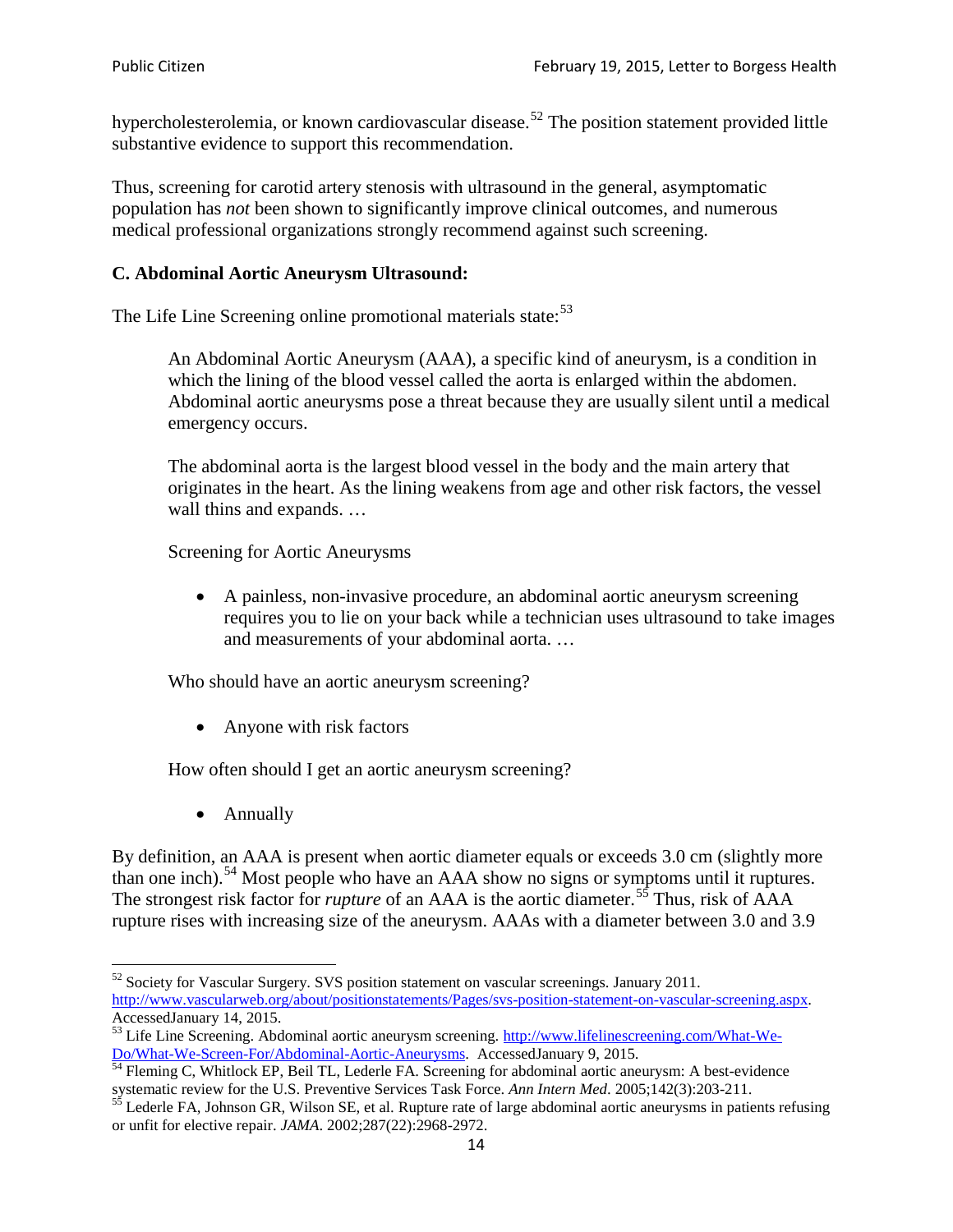cm have an essentially 0 percent annual rupture risk; those with between 4.0 and 4.9 cm have a 1 percent risk; and those between 5.0 and 5.9 cm have a 11 percent annual rupture risk.<sup>[56](#page-14-0)</sup>

In a study of an unselected general population in the U.K., the prevalence of AAA was six times greater in men than women for all age groups.<sup>[57](#page-14-1)</sup> For men not screened for  $AAA$ , almost all deaths from ruptured AAAs occurred after age 65, with more than half occurring before age 80.<sup>[58](#page-14-2)</sup> For women not screened for AAA, the majority of AAA-related deaths occurred after age 80.<sup>[59](#page-14-3)</sup>

Several major medical professional organizations affirmatively recommend one-time ultrasound screening for AAAs *only in certain high-risk individuals* given the epidemiology of AAAs described above, and we are not aware of any major medical professional organization that endorses indiscriminate ultrasound screening for AAAs in low-risk, asymptomatic individuals.

In 2005, the USPSTF issued the following evidence-based recommendations for AAA screening:  $60$ 

(1) A grade B recommendation for one-time screening for AAA by ultrasonography in men age 65 to 75 who have ever smoked. In making this a grade [B recommendation,](http://www.uspreventiveservicestaskforce.org/uspstf/gradespre.htm#brec) the USPSTF offered the following rationale:

> The USPSTF found good evidence that screening for AAA and surgical repair of large AAAs ( $\geq$ 5.5 cm) in men age 65 to 75 years who have ever smoked (current and former smokers) leads to decreased AAA-specific mortality. There is good evidence that abdominal ultrasonography, performed in a setting with adequate quality assurance (that is, in an accredited facility with credentialed technologists), is an accurate screening test for AAA. There is also good evidence of important harms of screening and early treatment, including an increased number of surgeries with associated clinically significant morbidity and mortality, and short-term psychological harms. On the basis of the moderate magnitude of net benefit, the USPSTF concluded that the benefits of screening for AAA in men age 65 to 75 years who have ever smoked outweigh the harms.

(2) No recommendation for or against screening for AAA in men age 65 to 75 who have *never* smoked. In making this grade C recommendation, the USPSTF offered the following rationale:

> The USPSTF found good evidence that screening for AAA in men age 65 to 75 years who have never smoked leads to decreased AAA-specific mortality. There is, however, a lower prevalence of large AAAs in men who have never smoked

<span id="page-14-0"></span><sup>&</sup>lt;sup>56</sup> LeFevre ML on behalf of the U.S. Preventive Services Task Force. Screening for abdominal aortic aneurysm: U.S. Preventive Services Task Force recommendation statement. *Ann Intern Med*. Online June 24, 2014. doi:

<span id="page-14-1"></span><sup>10.7326/</sup>M14-1204.<br> $57$  Scott RA, Bridgewater SG, Ashton HA. Randomized clinical trial of screening for abdominal aortic aneurysm in women. *Br J Surg.* 2002;89(3):283-285.

<span id="page-14-4"></span><span id="page-14-3"></span>

<span id="page-14-2"></span><sup>&</sup>lt;sup>58</sup> *Ibid.*<br><sup>59</sup> *Ibid. Comen. Breeft Bervices Task Force. Screening for abdominal aortic aneurysm: Recommendation statement. <i>Ann* <sup>60</sup> U.S. Preventive Services Task Force. Screening for abdominal aortic aneurysm: Re *Intern Med*. 2005;142(3):198-202.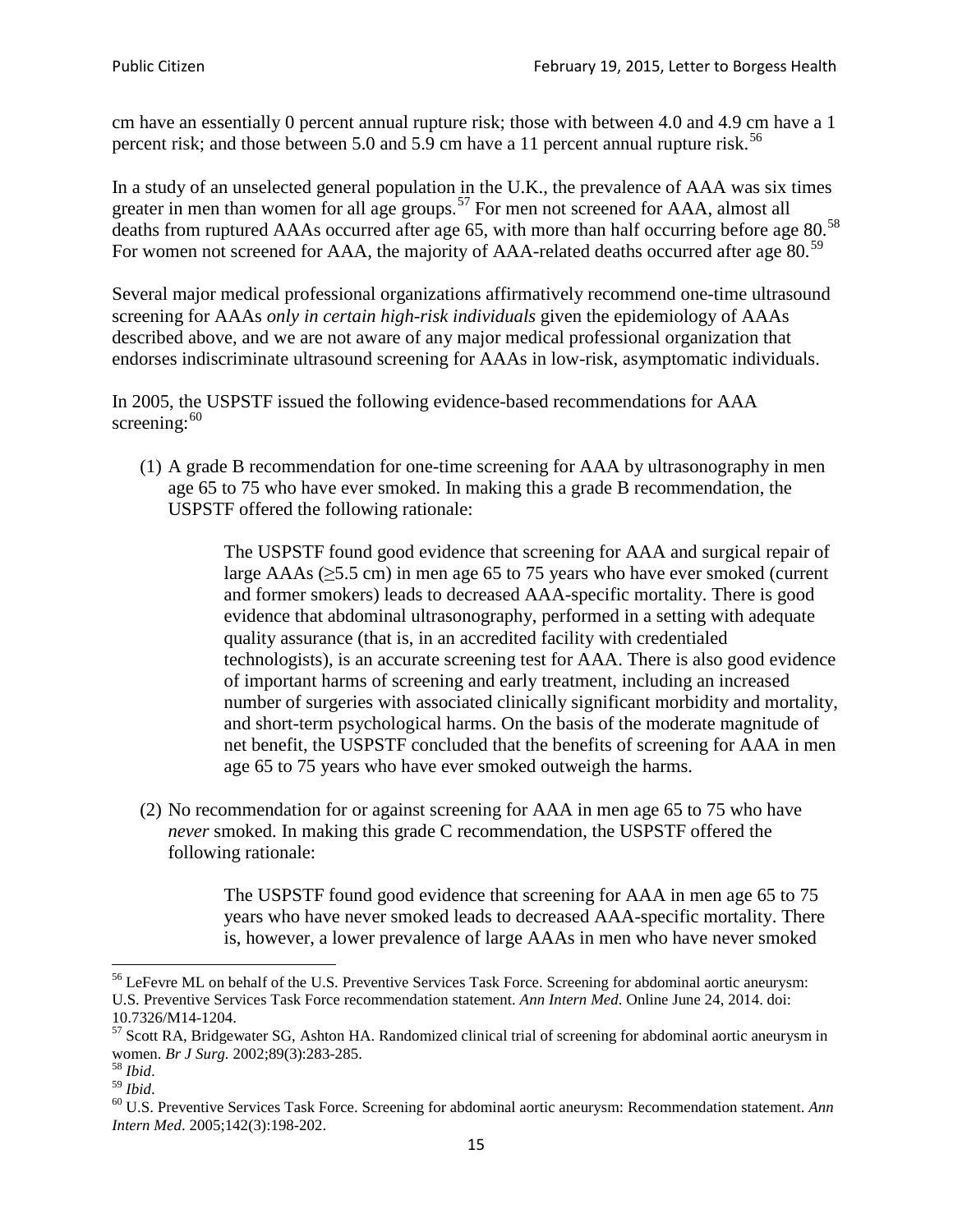compared with men who have ever smoked; thus, the potential benefit from screening men who have never smoked is small. There is good evidence that screening and early treatment lead to important harms, including an increased number of surgeries with associated clinically significant morbidity and mortality, and short-term psychological harms. The USPSTF concluded that the balance between the benefits and harms of screening for AAA is too close to make a general recommendation in this population.

(3) A grade D recommendation *against* routine screening for AAA in women. In making this a grade D recommendation, the USPSTF offered the following rationale:

> Because of the low prevalence of large AAAs in women, the number of AAArelated deaths that can be prevented by screening this population is small. There is good evidence that screening and early treatment result in important harms, including an increased number of surgeries with associated morbidity and mortality, and psychological harms. The USPSTF concluded that the harms of screening women for AAA therefore outweigh the benefits.

In June 2014, the USPSTF issued a revised recommendation statement, based on an updated review of the available evidence published between January 2004 and January 2013.<sup>[61](#page-15-0)</sup> The updated recommendations differ slightly from the 2005 recommendations and include the following: $62$ 

(1) A grade B recommendation for one-time screening for AAA with ultrasonography in men ages 65 to 75 who have ever smoked (no change from 2005). The USPSTF provided the following updated rationale for this unchanged recommendation:

> Four large, population-based, randomized, controlled trials (RCTs) show that invitation to 1-time screening for AAA is associated with reduced AAA-specific mortality in men. This benefit begins 3 years after testing and persists up to 15 years. In addition, risk reduction for AAA rupture and emergency surgery persists up to 10 to 13 years.

> In the 2 highest-quality trials, the relative reduction in AAA-specific mortality after 13 years was 42% to 66%. In the largest trial, where prevalence of AAA was approximately 5% in the screened group, screening was associated with an absolute risk reduction in death of 1.4 per 1000 men.

Abdominal aortic aneurysms are most prevalent in men who have ever smoked, occurring in approximately 6% to 7% of this population. This prevalence increases the importance of screening in these men because it maximizes the absolute benefit that could be achieved (that is, it improves the likelihood that

<span id="page-15-0"></span><sup>61</sup> Guirguis-Blake JM, Beil TL, Senger CA Whitlock EP. Ultrasonography screening for abdominal aortic aneurysms: A systematic review for the U.S. Preventive Services Task Force. *Ann Intern Med*. 2014;160(5):321- 329.

<span id="page-15-1"></span> $62$  LeFevre ML on behalf of the U.S. Preventive Services Task Force. Screening for abdominal aortic aneurysm: U.S. Preventive Services Task Force recommendation statement. *Ann Intern Med*. 2014;161(4):281-290..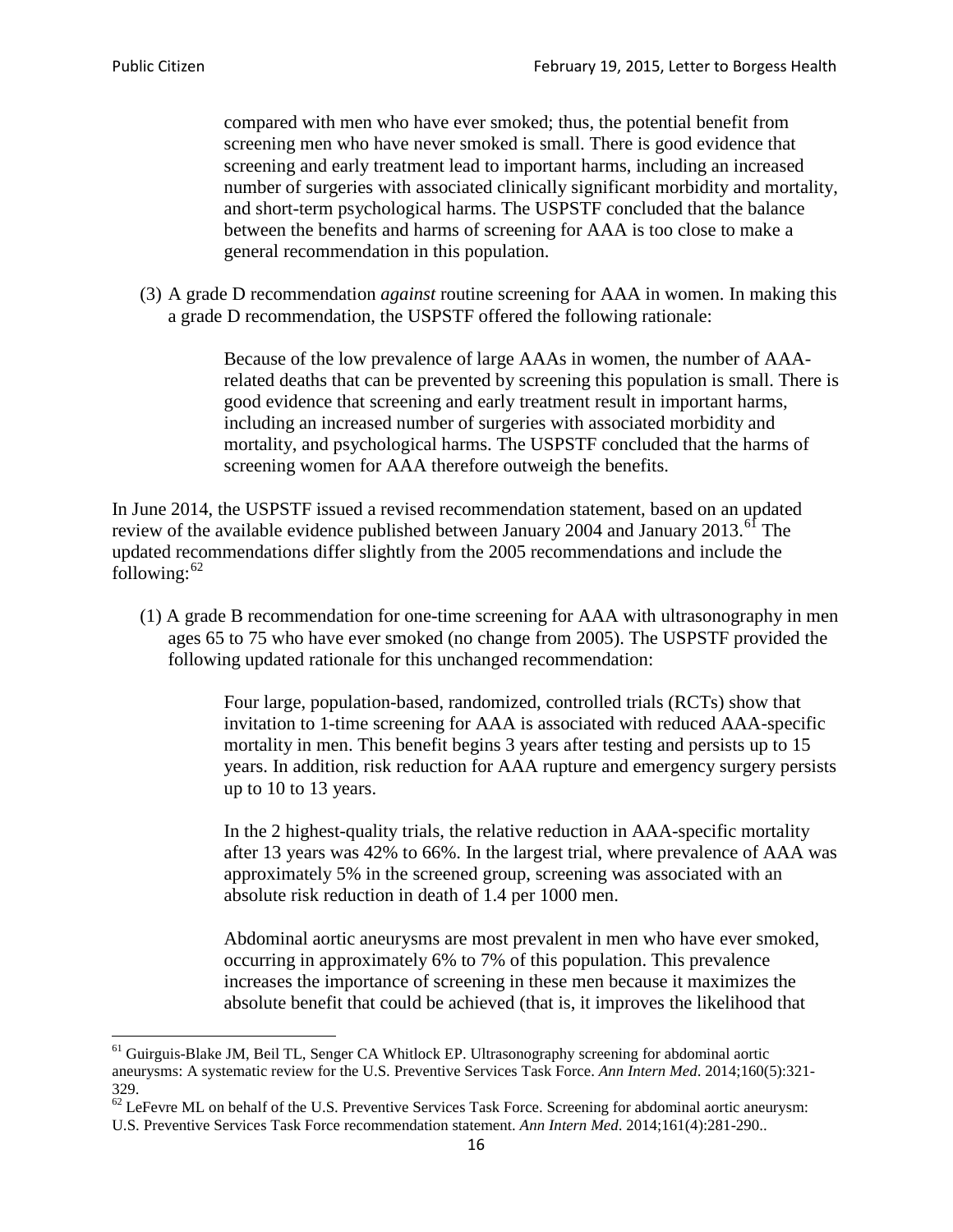men in this group will benefit from screening). Convincing evidence shows that 1-time screening with ultrasonography results in a moderate benefit in men aged 65 to 75 years who have ever smoked.

The USPSTF concluded with high certainty that screening for AAA with ultrasonography in men ages 65 to 75 who have ever smoked has a moderate net benefit.

(2) A grade C recommendation that clinicians *selectively* offer screening for AAA in men ages 65 to 75 who have never smoked rather than routinely screening all men in this group. Evidence indicates that the net benefit of screening all men ages 65 to 75 years who have never smoked is small. In determining whether this service is appropriate in individual cases, patients and clinicians should consider the balance of benefits and harms on the basis of evidence relevant to the patient's medical history, family history, other risk factors, and personal values. The USPSTF offered the following rationale for this new recommendation:

> Screening men overall reduces AAA-specific death, rupture, and emergency surgery. However, the lower prevalence of AAA in men who have never smoked (approximately 2%) substantially reduces the absolute benefit (that is, it greatly lowers the probability that men in this group will benefit from screening). Adequate evidence shows that 1-time screening for AAA with ultrasonography results in a small benefit in men aged 65 to 75 years who have never smoked.

The USPSTF also suggested the following clinical considerations with respect to this new recommendation:

Despite the demonstrated benefits of screening for AAA in men overall, the lower prevalence of AAA in male never-smokers versus male ever-smokers suggests that clinicians should consider a patient's risk factors and the potential for harm before screening for AAA rather than routinely offering screening to all male never-smokers. Important risk factors for AAA include older age and a firstdegree relative with an AAA; other risk factors include a history of other vascular aneurysms, coronary artery disease, cerebrovascular disease, atherosclerosis, hypercholesterolemia, obesity, and hypertension. Factors associated with a reduced risk for AAA include African American race, Hispanic ethnicity, and diabetes.

(3) An I statement concluding that the current evidence is insufficient to assess the balance of benefits and harms of screening for AAA in women ages 65 to 75 who have ever smoked. (An I statement means the USPSTF concludes that the current evidence is insufficient to assess the balance of benefits and harms of the service. Evidence may be lacking, of poor quality, or conflicting, and the balance of benefits and harms cannot be determined.) The USPSTF offered the following rationale for this draft statement:

> *Potential Preventable Burden.* A screening study in Sweden found that the prevalence of AAA in women aged 70 years was low (0.8%) for ever-smokers but increased to 2.0% for current smokers. A meta-analysis of individual-patient data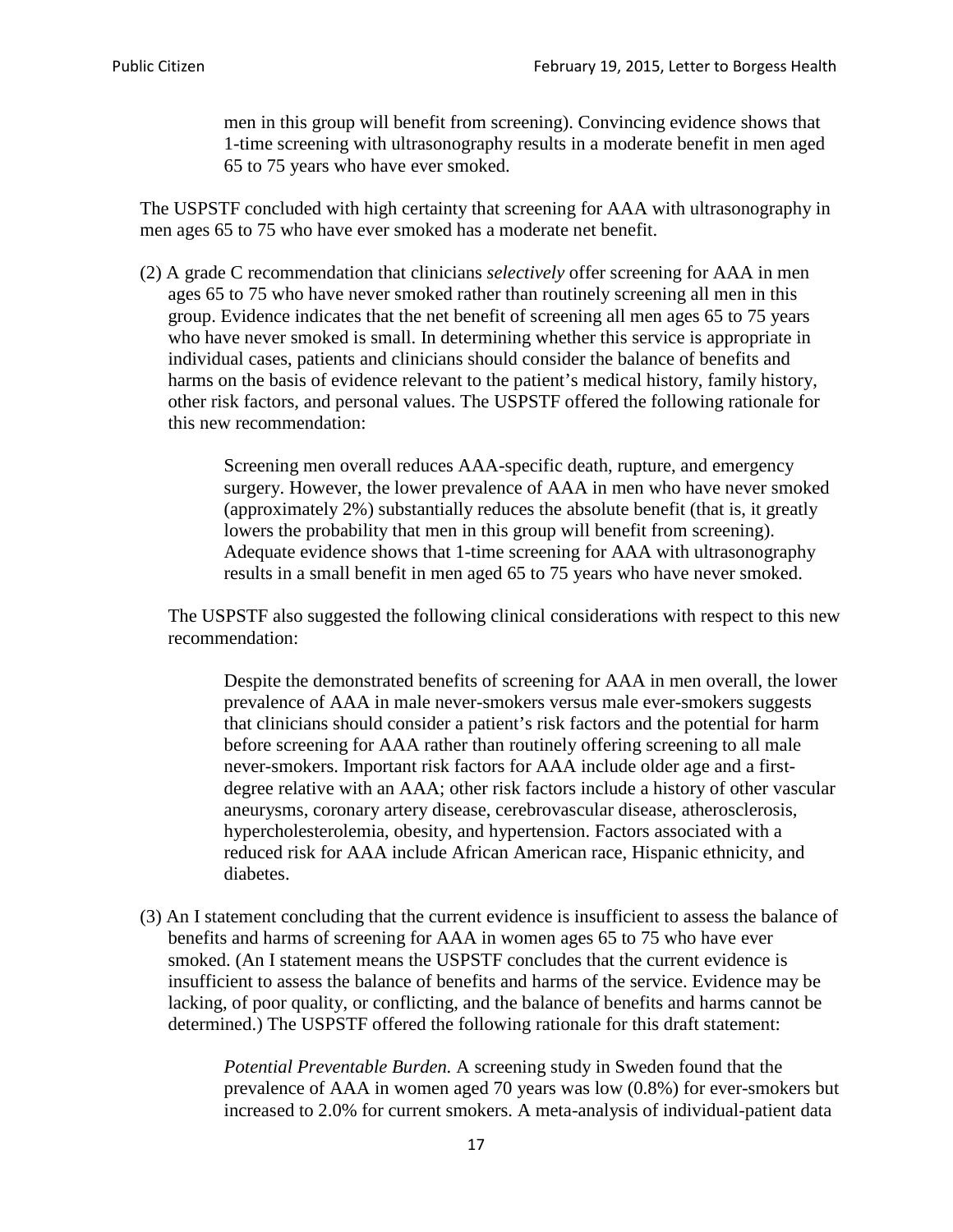found that women have a higher risk than men for AAA rupture at the same diameter (hazard ratio [HR], 3.76 [95% CI, 2.58 to 5.47]). However, AAAassociated deaths occur at an older age in women (at a time of increased competing causes of death and a declining benefit–risk ratio for operative interventions), with 70% of deaths occurring after age 80 years in women compared with fewer than 50% in men. In the only screening RCT that included women, most screen-detected AAAs in women were small (3.0 to 3.9 cm) and AAA-specific mortality was low in screened and unscreened women  $(<0.2\%)$ after 10 years.

*Potential Harms.* Four RCTs (primarily done in men) showed that screening for AAA doubled the rate of AAA-associated surgeries, largely driven by an increase in elective surgeries. Most screen-detected AAAs were below the 5.5-cm threshold for immediate repair. This finding generally results in long-term or lifelong surveillance and is probably associated with some amount of overtreatment, although the magnitude of this burden is difficult to quantify.

Most screening trials reported an associated decrease in emergency AAA repairs and a reduced 30-day mortality rate associated with emergency surgery in populations invited to screen, although mortality associated with elective surgery was not reduced. Operative mortality associated with AAAs is higher in women than in men (7% vs. 5% for open repair and 2% vs. 1% for endovascular repair, respectively).

*Costs.* In addition to the cost of ultrasonography screening (approximately \$100), the estimated potential associated cost of elective surgery to repair a screendetected AAA ranges from \$37 000 to \$43 000. Potential opportunity costs also may arise, because screening may take the place of other preventive activities that may be more beneficial to the patient.

*Current Practice.* Screening for AAA is provided as part of the "welcome-to-Medicare visit" for women who have a family history of AAA. However, the evidence is insufficient to accurately characterize current practice patterns related to screening for AAA in women.

A retrospective analysis from 2000 to 2010 used the National Inpatient Sample, a database that has a stratified 20% random sample of all nonfederal inpatient hospital admissions in the United States. This analysis found that women are more likely than men to have open surgery versus endovascular aneurysm repair (EVAR) for unruptured AAA (24% vs. 17%, respectively), potentially because of issues with access to the iliac artery (that is, smaller artery size) that may preclude endovascular management.

A retrospective review of 4026 AAA repairs in the Vascular Study Group of New England database (a voluntary registry from 30 academic and community hospitals in the 6 New England states) reported that women were more likely than men to have open surgery versus EVAR and to be older and have smaller aortic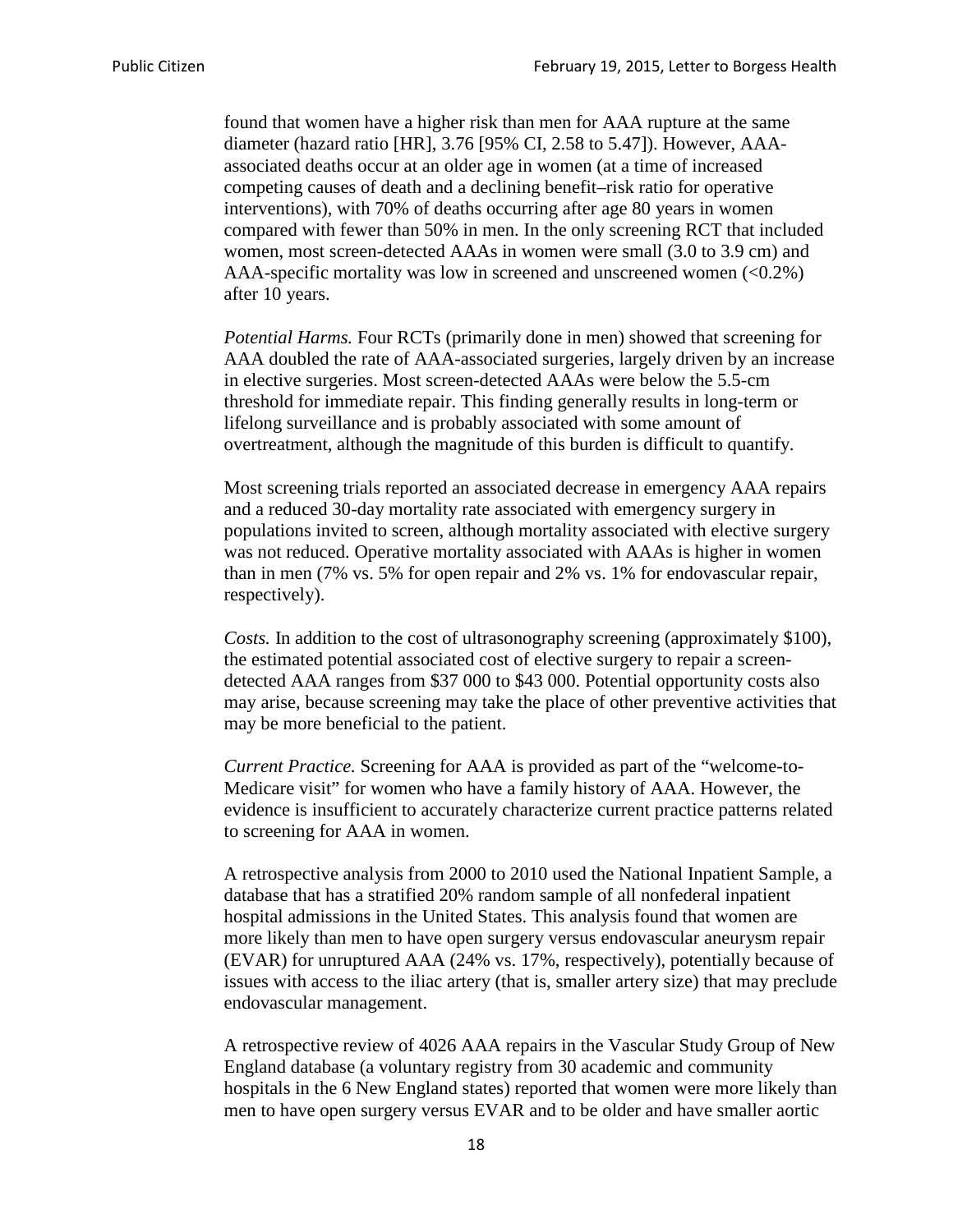diameters at the time of repair. Postoperative complications were higher in women than in men after elective EVAR or open repair, including emergency reoperations, dysrhythmias, leg ischemia or emboli, bowel ischemia, or need for discharge to another medical facility rather than home.

(4) A grade D recommendation *against* routine screening for AAA in women who have never smoked. The USPSTF offered the following rationale for this draft updated recommendation:

> The prevalence of AAA in women who have never smoked is low (0.03% to 0.60% in women aged 50 to 79 years). The evidence also shows no apparent benefit of screening for AAA in women. The USPSTF therefore concludes that adequate evidence shows that the absolute benefit of 1-time screening for AAA with ultrasonography in women who have never smoked can effectively be bounded at none or almost none.

In discussing the harms of detection and early treatment of AAAs, the USPSTF noted the following: $63$ 

In the available trials, groups invited to screening were approximately twice as likely as control groups to have any AAA surgery within 3 to 5 years, predominantly driven by an increase in elective surgeries. More than 90% of AAAs identified by screening were below the 5.5-cm threshold for immediate repair. Detecting smaller AAAs generally leads to long-term (potentially lifelong) surveillance.

A person's risk for death related to elective surgery for AAA is lower than that for death related to emergency surgery for rupture. However, the increase in the overall rates of detection and surgery in the screening groups still potentially represents a harm. A proportion of AAAs will never rupture because they do not advance or because a person dies of a competing cause.

The exact extent of overdiagnosis and overtreatment is difficult to estimate. One study from Massachusetts General Hospital reviewed 24 000 consecutive autopsies between 1952 and 1975 and found that 75% of the 473 patients who died with an undetected or unoperated AAA had a cause of death not related to the AAA (41% were >5.1 cm in diameter). Given that even elective treatment is associated with some risk for perioperative mortality, overtreatment is an important issue to consider when deciding whether to screen for this condition....

Convincing evidence shows that the harms associated with 1-time screening for AAA with ultrasonography are at least small in all populations and potentially higher in women because of their higher risk for operative mortality.

In 2011, the Society for Vascular Surgery issued a position statement on vascular screening recommending a one-time ultrasound screening for AAA for all men age 65 or older and

<span id="page-18-0"></span><sup>63</sup> *Ibid*.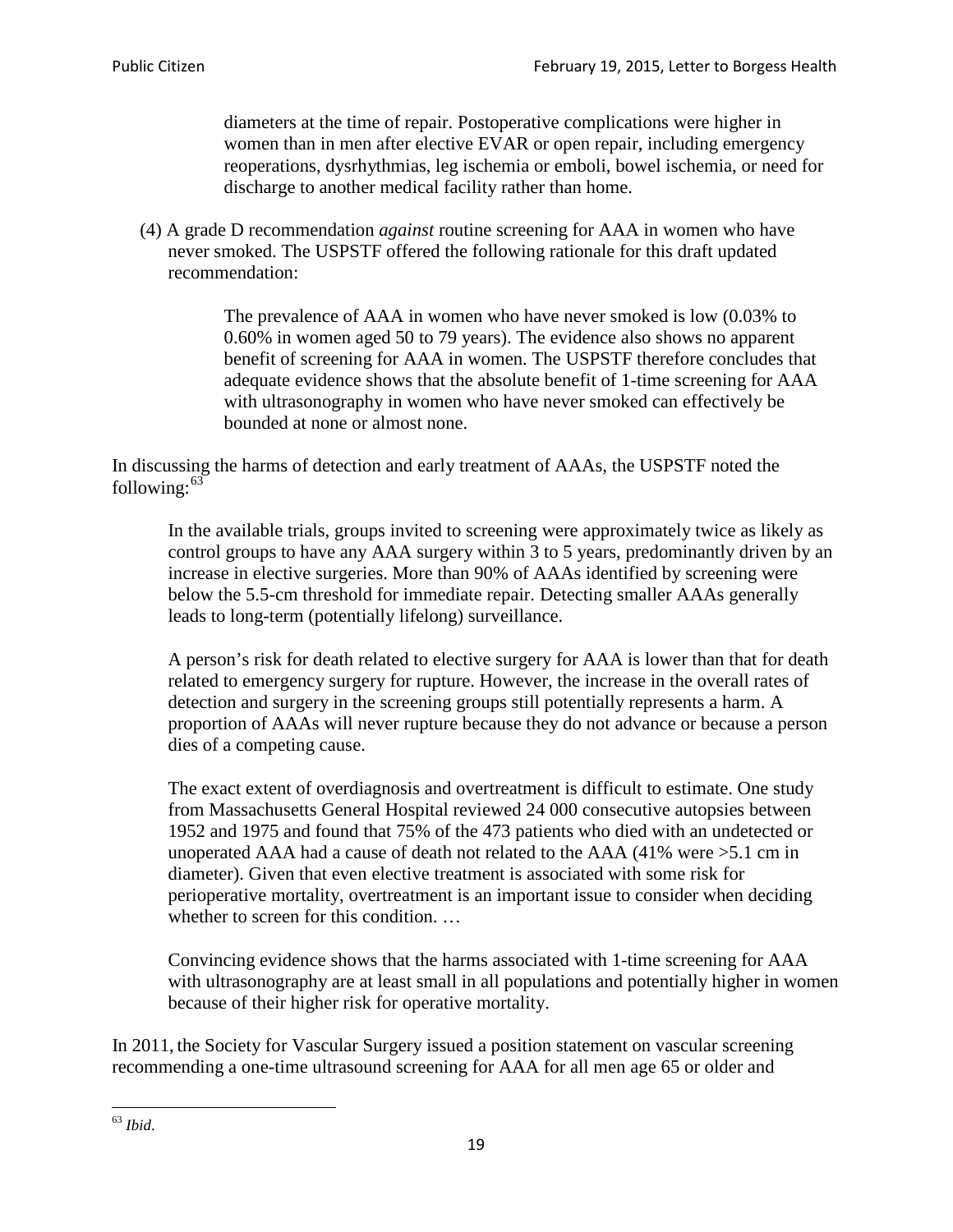screening men as early as age 55 who have a family history of AAA.<sup>[64](#page-19-0)</sup> The society also recommended one-time ultrasound screening for AAA for all women age 65 or older who have a family history of AAA or have smoked.

In 2012, the ACCF, American College of Radiology, American Institute of Ultrasound in Medicine, American Society of Echocardiography, American Society of Nephrology, Intersocietal Commission for the Accreditation of Vascular Laboratories, Society for Cardiovascular Angiography and Interventions, Society of Cardiovascular Computed Tomography, Society for Interventional Radiology, Society for Vascular Medicine, and Society for Vascular Surgery jointly issued evidence-based appropriate use criteria for noninvasive vascular testing (ultrasound and physiological testing) for a variety of possible indications.<sup>[65](#page-19-1)</sup> For each indication, these organizations classified the use of noninvasive vascular testing into one of the following three categories:

- **Appropriate:** The test is one in which the expected incremental information, combined with clinical judgment, exceeds the expected negative consequences — including the risks of the procedure itself and the downstream impact of poor test performance such as delay in diagnosis (false-negatives) or inappropriate diagnosis (false-positives) — by a sufficiently wide margin for the specific indication that the procedure is generally considered acceptable care and a reasonable approach for the indication.
- **Uncertain:** The test *may* be generally acceptable and *may* be a reasonable approach for the specific indication; uncertainty also implies that more research and/or patient information is needed to classify the indication definitively.
- **Inappropriate:** The test *is not* generally acceptable and *is not* a reasonable approach for the specific indication.

These organizations classify screening for AAA as *inappropriate* for anyone under age 65 with no history of smoking, except as noted below. They also classify such screening as *uncertain* for anyone 65 or older with no history of smoking.

These organizations did classify screening for AAA as *appropriate* for the following subgroups:

- Adults older than age 60 with a first-degree relative with an AAA.
- Adults age 65 or older who are current or former smokers.

In summary, the USPSTF and many other major medical professional organizations recommended against routine screening for AAA, or designate such screening as inappropriate for those individuals who are not at high risk for developing AAA. Screening for AAA in the

<span id="page-19-0"></span><sup>64</sup> Society for Vascular Surgery. SVS Position Statement on Vascular Screenings. January 2011. [http://www.vascularweb.org/about/positionstatements/Pages/svs-position-statement-on-vascular-screening.aspx.](http://www.vascularweb.org/about/positionstatements/Pages/svs-position-statement-on-vascular-screening.aspx) 

<span id="page-19-1"></span>Accessed August 21, 2014.<br><sup>65</sup> Mohler ER, Gornik HL, Gerhard-Herman M, et al. ACCF/ACR/AIUM/ASE/ASN/ICAVL/SCAI/SCCT/SIR/ SVM/SVS 2012 appropriate use criteria for peripheral vascular ultrasound and physiological testing part I: Arterial ultrasound and physiological testing*. J Am Coll Cardiol*. 2012;60(3):242-276.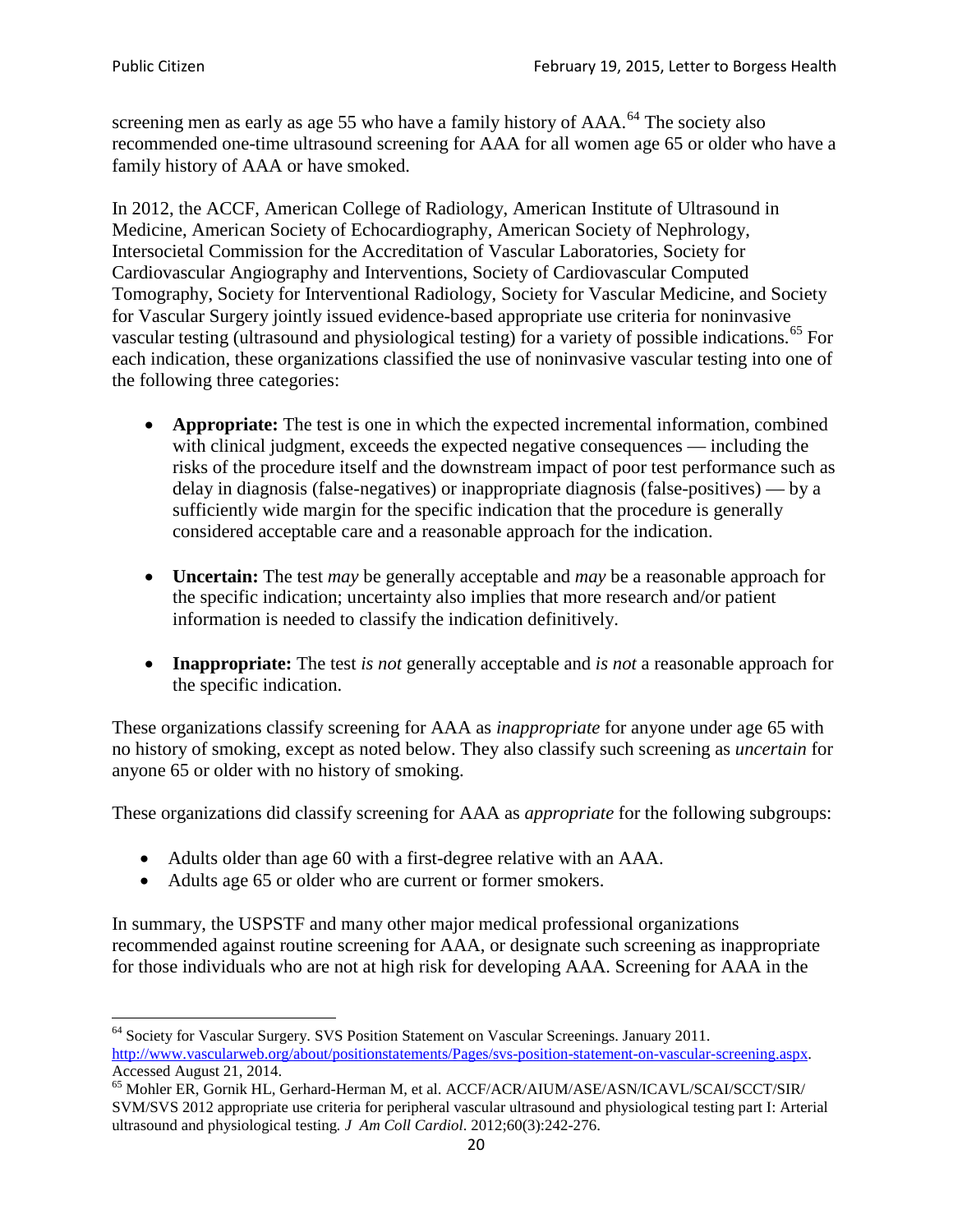general, asymptomatic population has *not* been shown to significantly improve clinical outcome and is likely to do more harm than good.

## **D. Peripheral Arterial Disease Test:**

The Life Line Screening online promotional materials state:<sup>[66](#page-20-0)</sup>

Peripheral Arterial Disease (PAD), more commonly known as hardening of the arteries, affects about eight million Americans. It is a condition in which the large and mediumsized arteries supplying blood to the legs become narrow or clogged, constricting the flow of blood. PAD is caused by atherosclerosis, a gradual process in which cholesterol and scar tissue build up, forming a substance called plaque that clogs the artery. PAD not only causes pain and disability, it also is associated with a much higher risk of heart disease. …

Peripheral Arterial Disease Screening

o A quick, easy and non-invasive procedure, PAD screening is done by using the ankle-brachial index (ABI). After removing your socks and shoes, you will have pressure cuffs placed around your upper arms and ankles. A small ultrasound device will then measure the systolic blood pressure in your limbs. …

Who should have a peripheral arterial disease screening?

• Anyone with risk factors

How often should I get a peripheral arterial disease screening?

• Annually

In 2012, the ACCF, American College of Radiology, American Institute of Ultrasound in Medicine, American Society of Echocardiography, American Society of Nephrology, Intersocietal Commission for the Accreditation of Vascular Laboratories, Society for Cardiovascular Angiography and Interventions, Society of Cardiovascular Computed Tomography, Society for Interventional Radiology, Society for Vascular Medicine, and Society for Vascular Surgery jointly issued evidence-based appropriate use criteria for noninvasive vascular testing (ultrasound and physiological testing) for a variety of possible indications. These appropriate use criteria identify the following as the only appropriate indications for lower extremity artery testing with ABI: patients with diminished pulses, femoral bruit, age greater than 50 with diabetes or smoking, or age greater than 70, which is consistent with ACC/AHA PAD guidelines. The evaluation with ABI for those younger than 50 and those with diabetes was classified as uncertain.<sup>[67](#page-20-1)</sup>

<span id="page-20-0"></span><sup>&</sup>lt;sup>66</sup> Life Line Screening. Peripheral arterial disease screening. [http://www.lifelinescreening.com/What-We-Do/What-](http://www.lifelinescreening.com/What-We-Do/What-We-Screen-For/Peripheral-Arterial-Disease)

<span id="page-20-1"></span>[We-Screen-For/Peripheral-Arterial-Disease.](http://www.lifelinescreening.com/What-We-Do/What-We-Screen-For/Peripheral-Arterial-Disease) Accessed January 9, 2015.<br><sup>67</sup> Mohler ER, Gornik HL, Gerhard-Herman M, et al. ACCF/ACR/AIUM/ASE/ASN/ICAVL/SCAI/SCCT/SIR/ SVM/SVS 2012 appropriate use criteria for peripheral vascular ultrasound and physiological testing part I: Arterial ultrasound and physiological testing. *J Am Coll Cardiol*. 2012;60(3):242-276.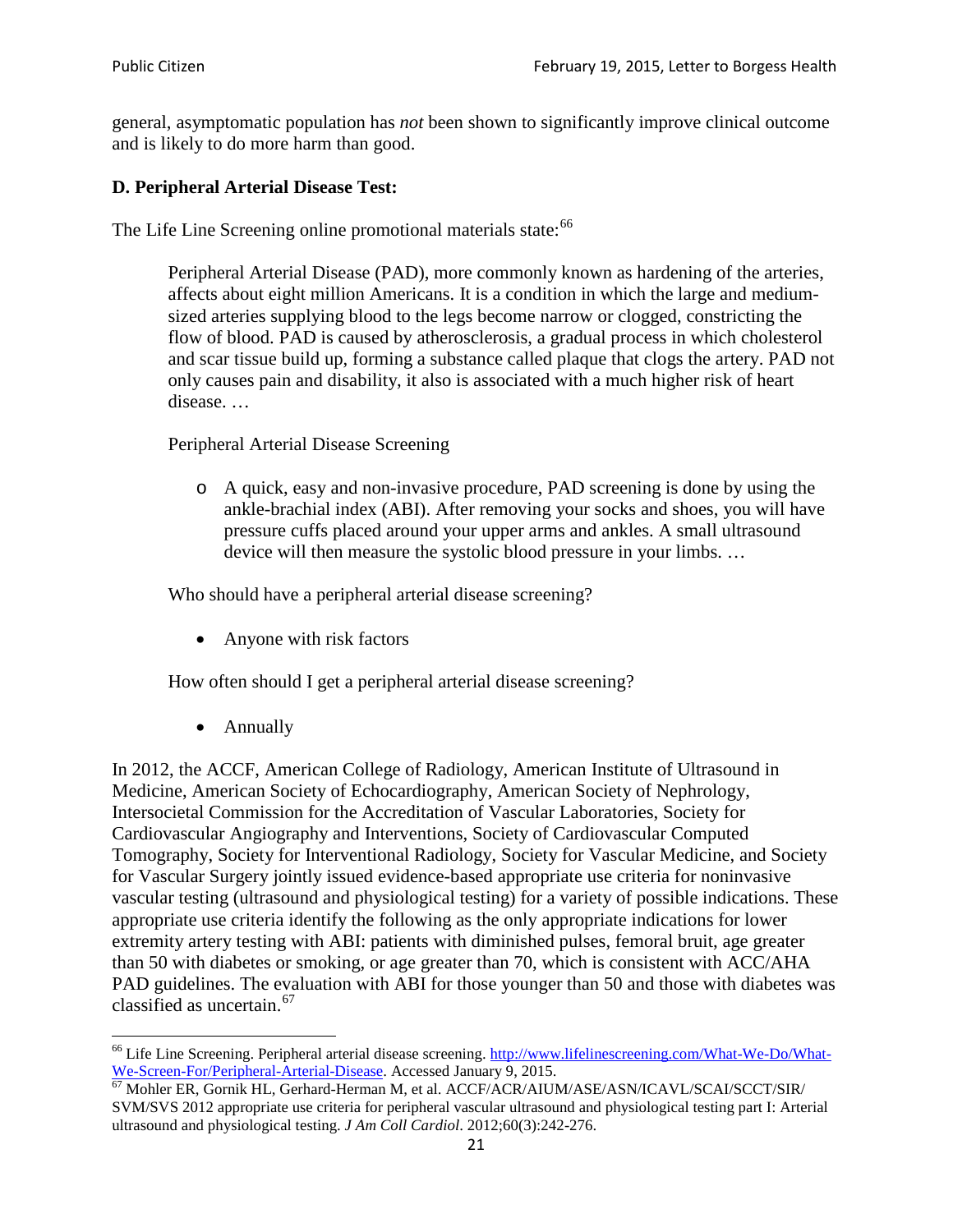In 2013, the USPSTF, based on a systematic review of the scientific literature,<sup>[68](#page-21-0)</sup> issued a grade I statement on ABI testing, concluding that the current evidence is *insufficient* to assess the balance of benefits and harms of screening for peripheral artery disease and cardiovascular disease risk assessment with ABI in adults.<sup>[69](#page-21-1)</sup> In making this statement, the USPSTF noted the following regarding its assessment of the possible benefits and harms of ABI screening:

#### **Benefits of Detection and Early Treatment**

The USPSTF found no evidence that screening for and treatment of PAD in asymptomatic patients leads to clinically important benefits. It also reviewed the potential benefits of adding the ABI to the Framingham Risk Score (FRS) and found evidence that this results in some patient risk reclassification; however, how often the reclassification is appropriate or whether it results in improved clinical outcomes is not known.

Determining the overall benefit of ABI testing requires not only evidence on appropriate risk reclassification but also evidence that this reclassification leads to treatments shown to improve clinical outcomes. One randomized trial found that aspirin did not reduce [cardiovascular disease] events in patients with a low ABI. No studies assessed the effect of lipid-lowering therapy or other cardiovascular risk reduction interventions in patients with asymptomatic PAD and no known diagnosis of [cardiovascular disease] or diabetes. The USPSTF found inadequate evidence that early treatment of screen-detected PAD leads to improvement in clinical outcomes.

#### **Harms of Detection and Early Treatment**

The USPSTF found no studies addressing the magnitude of harms of screening for PAD with the ABI; however, the direct harms to the patient of screening itself, beyond the time needed for the test, are probably minimal. Other harms resulting from testing may include false-positive results, exposure to gadolinium or contrast dye if magnetic resonance angiography (MRA) or computed tomography angiography (CTA) is used to confirm diagnosis, anxiety, labeling, and opportunity costs.

The USPSTF found inadequate evidence on the harms of early treatment of screendetected PAD. One study showed that low-dose aspirin treatment in asymptomatic patients with a low ABI may increase bleeding. Additional harms associated with treatment include use of unnecessary medications (or higher doses) and their resulting adverse effects and discontinuation of medications known to be effective in patients with established coronary artery disease (CAD) if the patient is reclassified to a lower risk category on the basis of a normal ABI.

We are not aware of any major medical professional organization that endorses such screening for peripheral vascular disease with ABI in the general asymptomatic population.

Moreover, treatment benefits for asymptomatic individuals with screen-detected PAD are not well established, and there appear to be no studies that directly assess the impact of screening

<span id="page-21-0"></span><sup>&</sup>lt;sup>68</sup> Lin JS, Olson CM, Johnson ES, Whitlock EP. The ankle-brachial index for peripheral artery disease screening and cardiovascular disease prediction among asymptomatic adults: A systematic evidence review for the U.S. Preventive Services Task Force. *Ann Intern Med.* 2013;159(5):333-341.<br><sup>69</sup> Moyer VA, U.S. Preventive Services Task Force. Screening for peripheral artery disease and cardiovascular

<span id="page-21-1"></span>disease risk assessment with the ankle–brachial index in adults: U.S. Preventive Service Task Force recommendation statement. *Ann Intern Med.* 2013;159(5):342-348.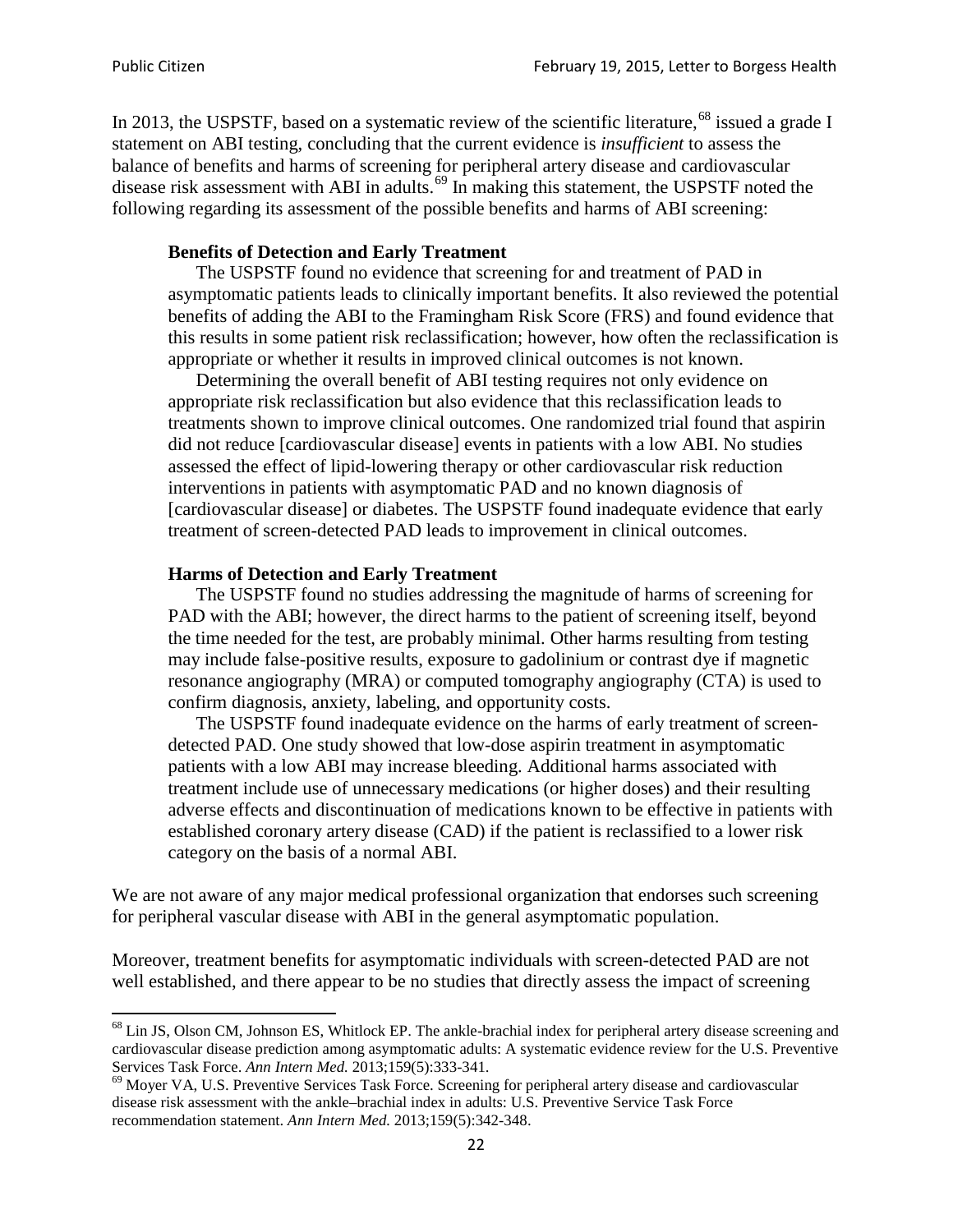unselected adults (or generally asymptomatic adults) with ABI on cardiovascular disease or PAD health outcomes.<sup>[70](#page-22-0)</sup>

#### **E. Osteoporosis Screening/Bone Density Test**

The Life Line Screening online promotional materials state: $71$ 

Osteoporosis is a disease in which bone becomes extremely fragile. Bone is a complex living tissue that can be weakened by poor diet and lack of exercise.

As we age, bones begin to break down faster than new bone can be formed. Osteoporosis removes minerals from bones until they become so weak and brittle that they fracture very easily. Actions such as bending to pick up a newspaper, lifting a vacuum, or even coughing can cause a fracture. Some fractures, such as hip fractures, may require hospitalization or major surgery, and may result in disability or even death.

Screening for Osteoporosis

• An easy and painless procedure, an osteoporosis screening requires you to place your foot in an ultrasound device called a bone densitometer. This device then measures the bone mineral density [BMD] of your heel. The heel is measured because its bone is similar to that found in the hip, where fractures most often occur. …

Who should have an Osteoporosis screening?

• Anyone who has the risk factors associated with the disease ...

How often should I get an Osteoporosis screening?

• Annually

Several major medical professional organizations affirmatively recommend screening for osteoporosis in *certain high-risk individuals*, but we are not aware of any major medical professional organization that endorses such screening *annually* for any group of individuals.

In 2008, the American College of Physicians issued the following evidence-based recommendation for osteoporosis screening in men: $^{72}$  $^{72}$  $^{72}$ 

(1) Clinicians should periodically perform individualized assessment of risk factors for osteoporosis in older men (Grade: strong recommendation; moderate-quality evidence).

<span id="page-22-0"></span><sup>70</sup> [Lin JS,](http://www.ncbi.nlm.nih.gov/pubmed?term=Lin%20JS%5BAuthor%5D&cauthor=true&cauthor_uid=24156115) [Olson CM,](http://www.ncbi.nlm.nih.gov/pubmed?term=Olson%20CM%5BAuthor%5D&cauthor=true&cauthor_uid=24156115) [Johnson ES,](http://www.ncbi.nlm.nih.gov/pubmed?term=Johnson%20ES%5BAuthor%5D&cauthor=true&cauthor_uid=24156115) et al. *The Ankle Brachial Index for Peripheral Artery Disease Screening and Cardiovascular Disease Prediction in Asymptomatic Adults: A Systematic Evidence Review for the U.S. Preventive Services Task Force*. Rockville, MD: Agency for Healthcare Research and Quality; 2013.<br>http://www.ncbi.nlm.nih.gov/books/NBK164524. Accessed December 29, 2014.

<span id="page-22-1"></span> $\frac{1}{71}$  Life Line Screening. Osteoporosis screening/bone density test. [http://www.lifelinescreening.com/What-We-](http://www.lifelinescreening.com/What-We-Do/What-We-Screen-For/Osteoporosis) $\frac{Do/What-We-Screen-For/Osteoporosis}{72}$  Qaseem A, Snow V, Shekelle P, et al. Screening for osteoporosis in men: A clinical practice guideline from the

<span id="page-22-2"></span>American College of Physicians. *Ann Intern Med*. 2008;148(9):680-4.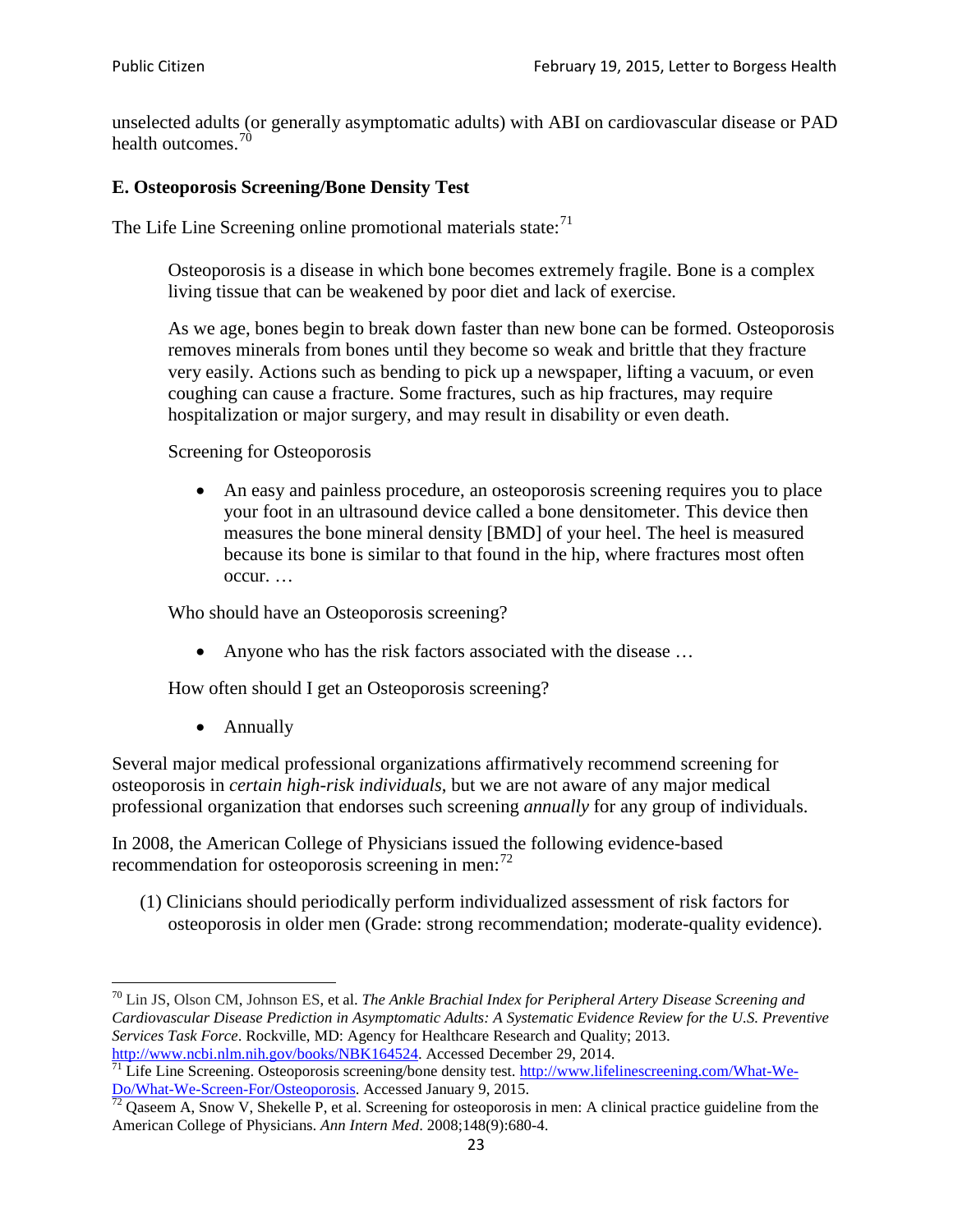A careful assessment of risk for osteoporosis in men is important. The appropriate age to start risk assessment is uncertain. However, by age 65 years, at least 6% of men have DXA [dual-energy X-ray absorptiometry]-determined osteoporosis, therefore, assessment of risk factors before this age is reasonable. Factors that increase the risk for osteoporosis in men include age (>70 years), low body weight (body mass index <20 to 25 kg/m2), weight loss (>10% [compared with the usual young or adult weight or weight loss in recent years]), physical inactivity (participates in no physical activities on a regular basis [walking, climbing stairs, carrying weights, housework, or gardening]), corticosteroid use, androgen deprivation therapy, and previous fragility fracture. Risk assessments should be updated periodically for men who choose not to be screened.

(2) Clinicians should obtain DXA for men who are at increased risk for osteoporosis and are candidates for drug therapy (Grade: strong recommendation; moderate-quality evidence).

Bone density measurement with DXA is the accepted reference standard for diagnosing osteoporosis in men. Men who are at increased risk for osteoporosis are candidates for DXA. Little evidence about alternatives to DXA exists. The 2 most studied methods are quantitative ultrasonography (usually of the calcaneus) and the OST [Osteoporosis Self-Assessment Tool]. Available evidence indicates that neither alternative is sufficiently sensitive or specific at predicting DXA-determined bone mass to be recommended as a substitute for DXA. Although 1 study has demonstrated a strong relationship between calcaneal ultrasonography and subsequent fracture, until treatment trials establish the effectiveness of therapy for osteoporosis diagnosed by ultrasonography rather than DXA, the role of ultrasonography in initiating therapy remains uncertain. No studies have evaluated the optimal intervals for repeated screening by using BMD measurement with DXA.

The evidence review showed that calcaneal ultrasonography predicts DXA-determined osteoporosis only modestly well. However, more important, it was a strong predictor of fracture in men. This may be because ultrasonography identifies other bone properties, such as bone quality, which may not be identified on DXA. Because treatment trials have not measured the effectiveness of therapy for osteoporosis diagnosed by ultrasonography rather than DXA, the role of ultrasonography in diagnosis remains uncertain.

In 2011, the USPSTF issued the following updated evidence-based recommendations for osteoporosis screening:<sup>[73](#page-23-0)</sup>

(1) A grade B recommendation for screening for osteoporosis in women aged 65 years or older and in younger women whose fracture risk is equal to or greater than that of a 65 year-old white woman who has no additional risk factors. In making this a grade B recommendation, the USPSTF offered the following rationale:

> No controlled studies have evaluated the effect of screening for osteoporosis on fracture rates or fracture-related morbidity or mortality.

<span id="page-23-0"></span><sup>&</sup>lt;sup>73</sup> U.S. Preventive Services Task Force. Screening for osteoporosis: U.S. Preventive Services Task Force recommendation statement. *Ann Intern Med*. 2011;154(5):356-364.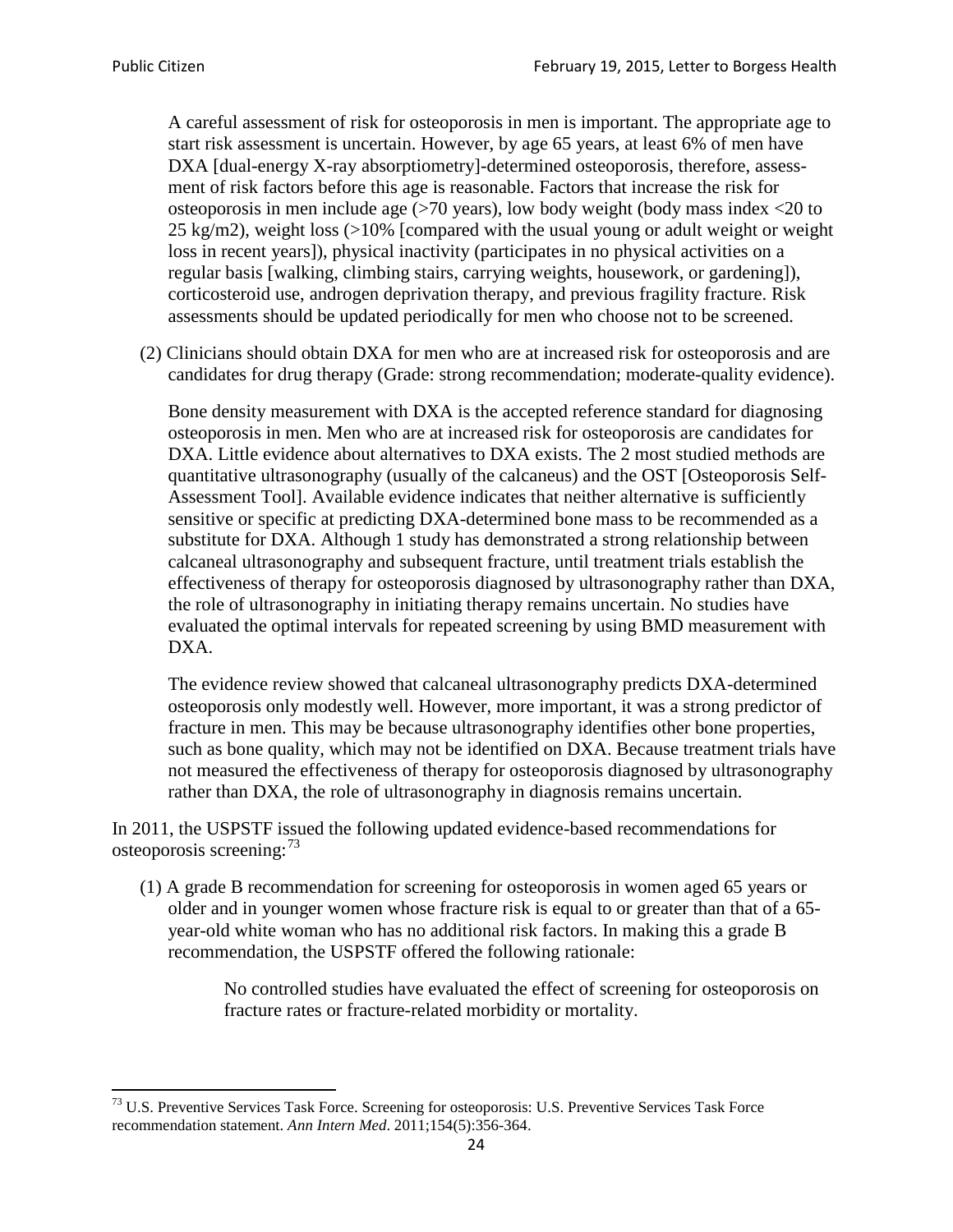In postmenopausal women who have no previous osteoporotic fractures, the USPSTF found convincing evidence that drug therapies reduce the risk for fractures. In women aged 65 years or older and in younger women whose fracture risk is equal to or greater than that of a 65-year-old white woman who has no additional risk factors, the USPSTF judged that the benefit of treating screeningdetected osteoporosis is at least moderate.

(2) An I statement concluding that the current evidence is insufficient to assess the balance of benefits and harms of screening for osteoporosis in men.

> Because of the lack of relevant studies, the USPSTF found inadequate evidence that drug therapies reduce the risk for fractures in men who have no previous osteoporotic fractures. The USPSTF identified the absence of randomized trials of primary fracture prevention in men who have osteoporosis as a critical gap in the evidence.

The USPSTF concludes that for men, evidence of the benefits of screening for osteoporosis is lacking and the balance of benefits and harms cannot be determined.

In discussing how often women should be screened for osteoporosis, the USPSTF noted the following: $74$ 

The potential value of rescreening women whose initial screening test did not detect osteoporosis is to improve fracture risk prediction. Evidence is lacking about optimal intervals for repeated screening and whether repeated screening is necessary in a woman with normal BMD. Because of limitations in the precision of testing, a minimum of 2 years may be needed to reliably measure a change in BMD; however, longer intervals may be necessary to improve fracture risk prediction. A prospective study of 4124 women aged 65 years or older found that neither repeated BMD measurement nor the change in BMD after 8 years was more predictive of subsequent fracture risk than the original measurement.

In 2012, the American College of Obstetricians and Gynecologists (ACOG) issued the following updated evidence-based recommendations on screening women for osteoporosis:<sup>[75](#page-24-1)</sup>

Bone density screening for women should begin at age 65 years. DXA absorptiometry screening can be used selectively for women younger than 65 years if they are postmenopausal and have other significant risk factors for osteoporosis or fracture.

Regarding how often women should be screened for osteoporosis, the ACOG recommended the following: $^{76}$  $^{76}$  $^{76}$ 

(1) In the absence of new risk factors, DXA screening should not be performed more frequently than every 2 years.

<span id="page-24-2"></span><span id="page-24-1"></span><span id="page-24-0"></span><sup>74</sup> *Ibid.* <sup>75</sup> American College of Obstetricians and Gynecologists. Osteoporosis. September 17, 2012. [http://www.guideline.gov/content.aspx?id=38413#Section420.](http://www.guideline.gov/content.aspx?id=38413#Section420) Accessed January 7, 2015.<br><sup>76</sup> *Ibid.*